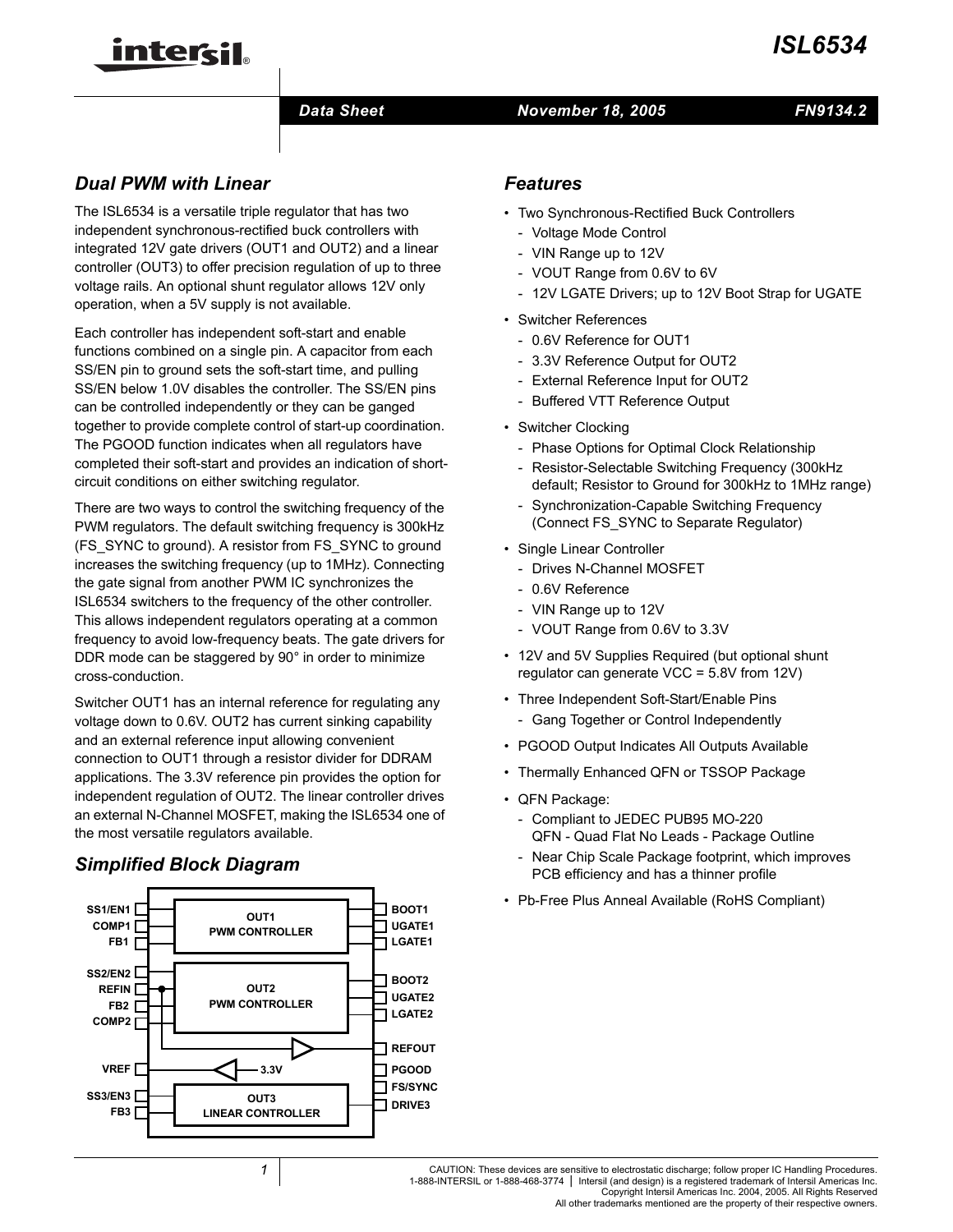## *Ordering Information*

| <b>PART NUMBER</b>    | <b>PART MARKING</b> | TEMP. (°C) | <b>PACKAGE</b>                        | <b>PKG DWG #</b> |
|-----------------------|---------------------|------------|---------------------------------------|------------------|
| ISL6534CV             | ISL6534CV           | 0 to 70    | 24 Ld EPTSSOP (exposed pad)           | M24.173B         |
| ISL6534CVZ (See Note) | ISL6534CVZ          | 0 to 70    | 24 Ld EPTSSOP (exposed pad) (Pb-free) | M24.173B         |
| <b>ISL6534CR</b>      | <b>ISL6534CR</b>    | 0 to 70    | 32 Ld 5x5 OFN                         | L32.5x5          |
| ISL6534CRZ (See Note) | ISL6534CRZ          | 0 to 70    | 32 Ld 5x5 QFN (Pb-free)               | L32.5x5          |
| ISL6534EVAL2          | EVAL board          |            |                                       |                  |

NOTE: Intersil Pb-free plus anneal products employ special Pb-free material sets; molding compounds/die attach materials and 100% matte tin plate termination finish, which are RoHS compliant and compatible with both SnPb and Pb-free soldering operations. Intersil Pb-free products are MSL classified at Pb-free peak reflow temperatures that meet or exceed the Pb-free requirements of IPC/JEDEC J STD-020.

Add "-T" suffix for tape and reel.

## *Pinouts*





NOTES:

1. BOOT2 and UGATE2 are different order in QFN.

2. NC is No Connect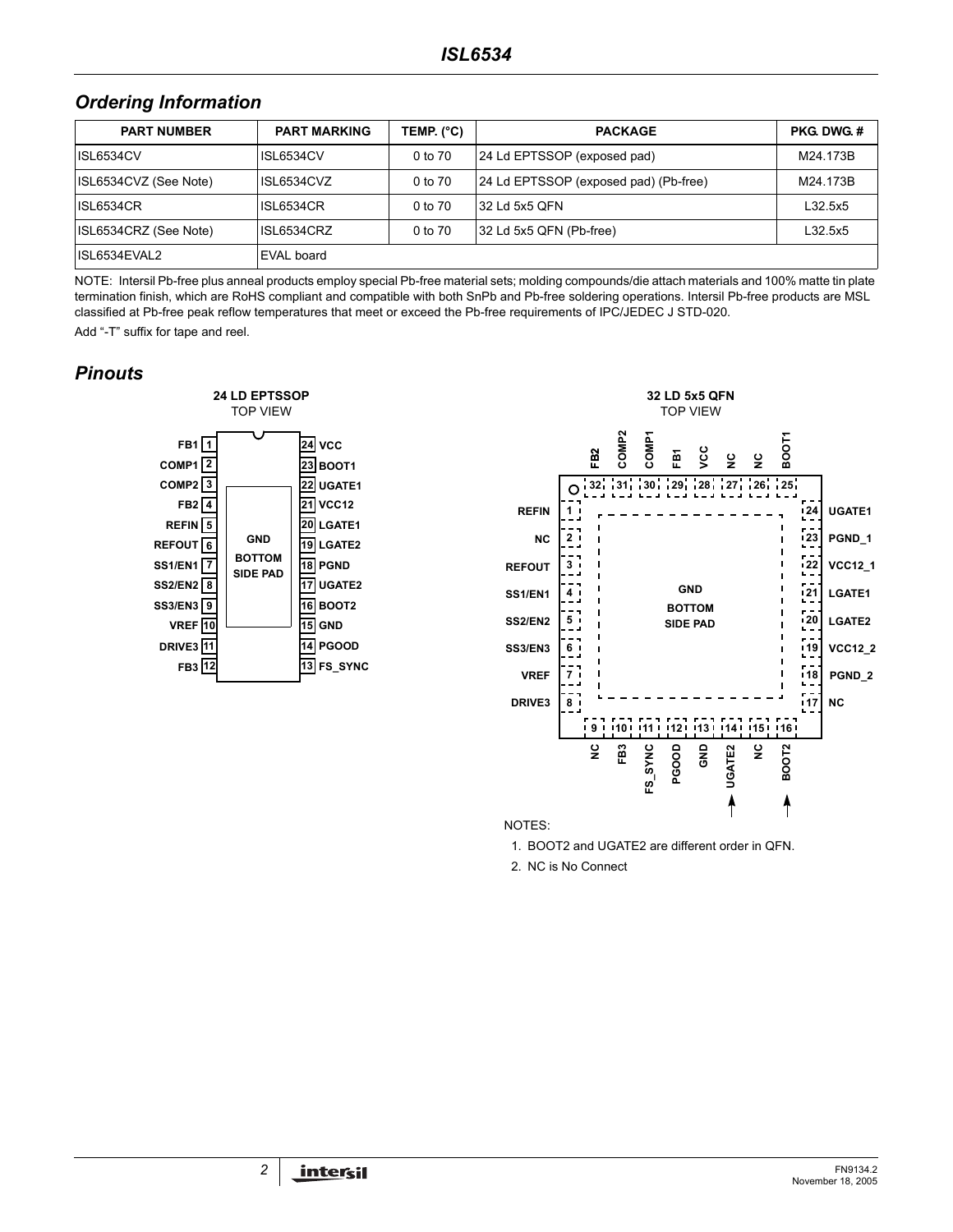

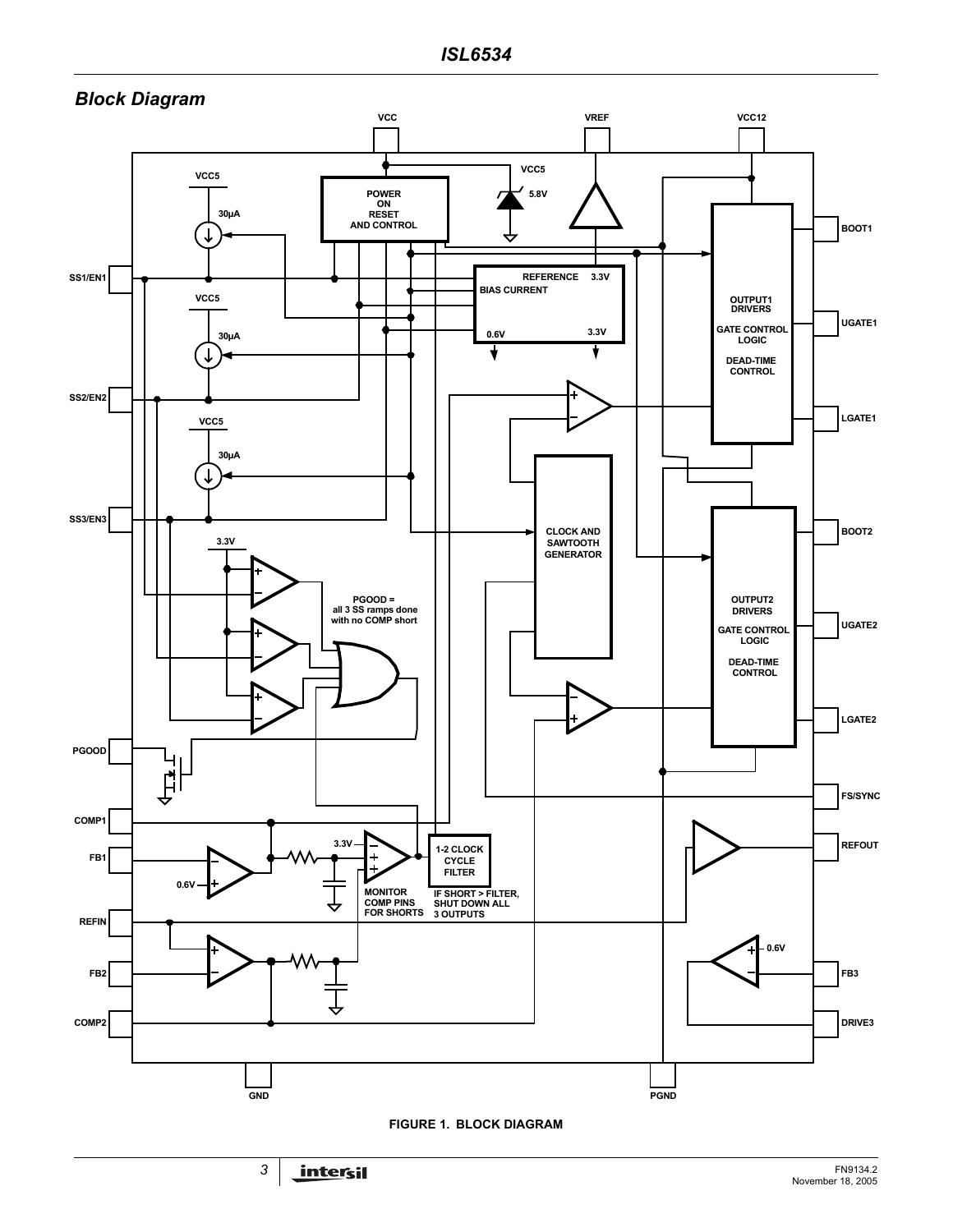*Typical Application, DDRAM Controller*



NOTE: Not all components are necessary in all applications.

**FIGURE 2. TYPICAL APPLICATION, DDRAM CONTROLLER**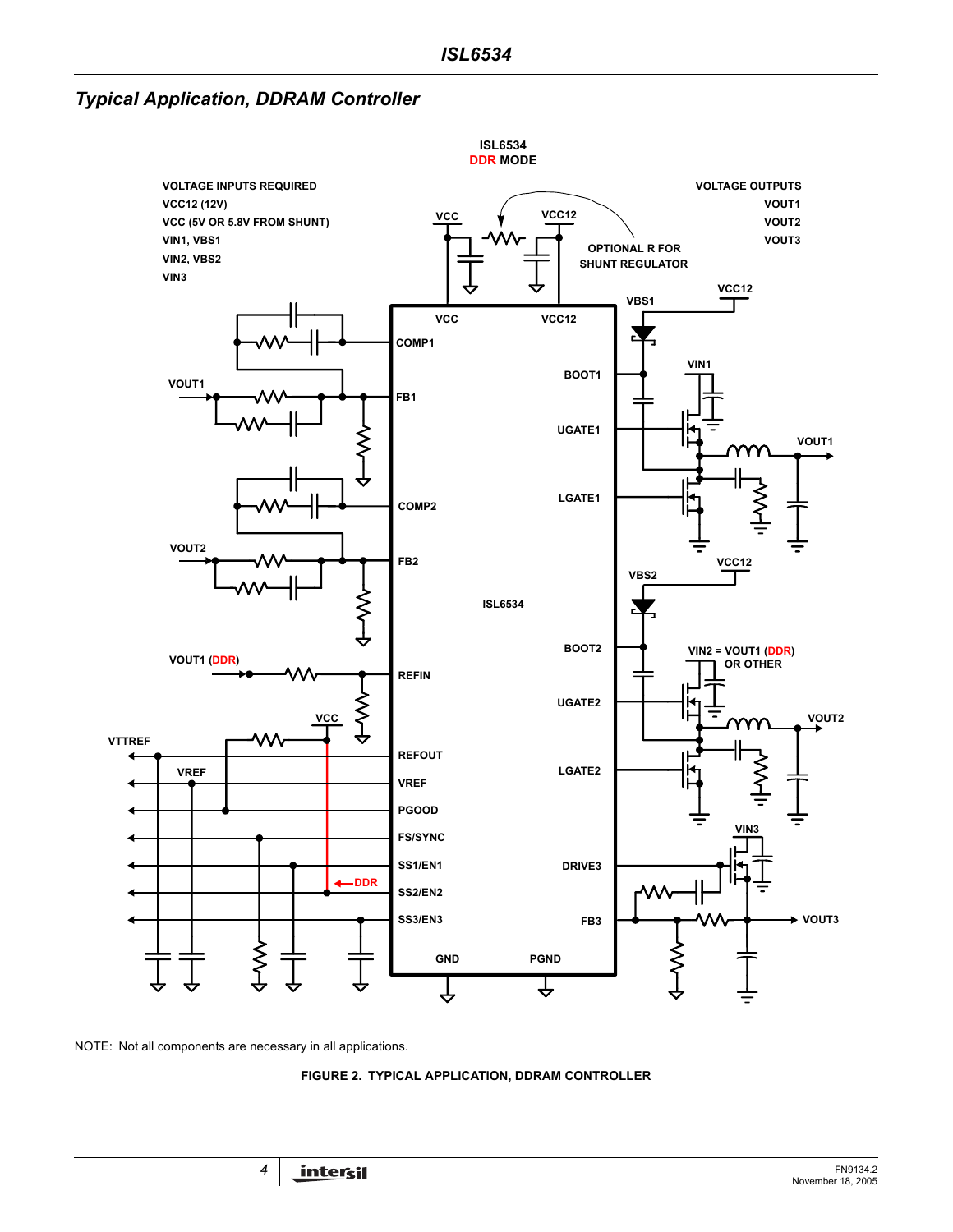*Typical Application, Independent Mode*



NOTE: Not all components are necessary in all applications.

**FIGURE 3. TYPICAL APPLICATION, INDEPENDENT MODE**

<span id="page-4-0"></span>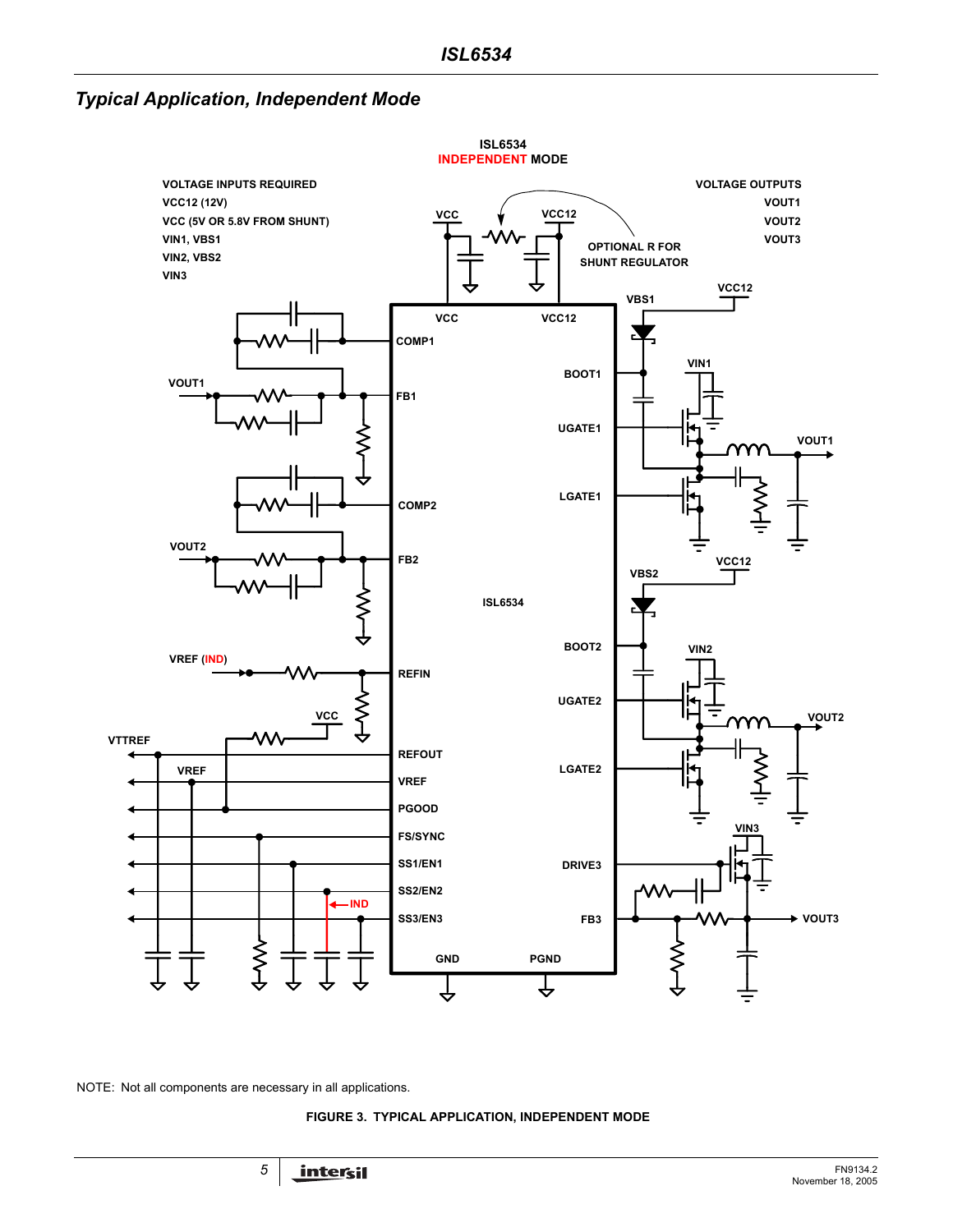#### Absolute Maximum Ratings **Thermal Information**

| Supply Voltage (VCC12) GND - 0.3V to 14.0V               |
|----------------------------------------------------------|
| Supply Voltage (VCC, separate supply) GND - 0.3V to 5.5V |
| Supply Voltage (VCC, shunt regulator) GND - 0.3V to 6.0V |
| UGATE1, UGATE2, BOOT1, BOOT2 GND - 0.3V to 36V           |
| LGATE1, LGATE2, DRIVE3. GND - 0.3V to VCC12              |
| FS SYNC (through 10k resistor)GND - 0.3V to 12V          |
| REFIN, REFOUT, PGOOD, VREF GND - 0.3V to VCC             |
| FB1, COMP1, FB2, COMP2, FB3 GND - 0.3V to VCC            |
| SS1/EN1, SS2/EN2, SS3/EN3. GND - 0.3V to VCC             |
|                                                          |
| <b>ESD Rating</b>                                        |
| Human Body Model (Per MIL-STD-883 Method 3015.7). 1500V  |
| Machine Model (Per EIAJ ED-4701 Method C-111)100V        |
| Charged Device Model (Per EOS/ESD DS5.3, 4/14/93) 1000V  |

| Thermal Resistance (Typical, Notes 3, 4) $\theta_{IA}$ (°C/W) $\theta_{IC}$ (°C/W) |    |   |
|------------------------------------------------------------------------------------|----|---|
| TSSOP Package                                                                      | 37 |   |
|                                                                                    | 32 | 4 |
| Maximum Junction Temperature (Plastic Package) 150°C                               |    |   |
|                                                                                    |    |   |
| Maximum Lead Temperature (Soldering 10s) 300°C                                     |    |   |

### **Operating Conditions**

| VCC12 Supply Voltage Range (Typical)  12V ±1.2V        |  |
|--------------------------------------------------------|--|
|                                                        |  |
| VCC Shunt Regulator Voltage Range (Typical) 5.8V ±0.2V |  |

*CAUTION: Stresses above those listed in "Absolute Maximum Ratings" may cause permanent damage to the device. This is a stress only rating and operation of the device at these or any other conditions above those indicated in the operational sections of this specification is not implied.*

NOTES:

- 3.  $θ_{JA}$  is measured in free air with the component mounted on a high effective thermal conductivity test board with "direct attach" features. See Tech Brief TB379.
- 4. For  $\theta_{\text{JC}}$ , the "case temp" location is the center of the exposed metal pad on the package underside.

|  | <b>Electrical Specifications</b> Operating Conditions: V <sub>CC</sub> = 5V, V <sub>CC12</sub> = 12V, T <sub>A</sub> = 0°C to 70°C, Unless Otherwise Specified |  |
|--|----------------------------------------------------------------------------------------------------------------------------------------------------------------|--|
|--|----------------------------------------------------------------------------------------------------------------------------------------------------------------|--|

| <b>PARAMETER</b>                  | <b>TEST CONDITIONS</b>                                            | <b>MIN</b> | <b>TYP</b> | <b>MAX</b> | <b>UNITS</b> |  |  |
|-----------------------------------|-------------------------------------------------------------------|------------|------------|------------|--------------|--|--|
| <b>INPUT SUPPLY POWER</b>         |                                                                   |            |            |            |              |  |  |
| Input Supply Current (Quiescent)  | VCC; outputs disabled                                             |            | 4          |            | mA           |  |  |
|                                   | VCC12; outputs disabled                                           |            | 6          |            | mA           |  |  |
| Input Supply Current (Dynamic)    | VCC12; UGATEs, LGATEs CL = 1nF, 300kHz                            |            | 50         |            | mA           |  |  |
|                                   | VCC; UGATEs, LGATEs CL = 1nF, 300kHz                              |            | 7          |            | mA           |  |  |
| Shunt Regulator Output Voltage    | 40mA current; ~equivalent to 150 $\Omega$ resistor VCC to 12V     | 5.6        | 5.8        | 6.0        | V            |  |  |
| Shunt Regulator Current           | 150 $\Omega$ resistor VCC to 12V                                  |            | 40         |            | mA           |  |  |
| Power-On Reset Threshold          | VCC rising                                                        | 4.15       | 4.23       | 4.5        | $\vee$       |  |  |
|                                   | <b>VCC falling</b>                                                | 3.8        | 4.0        | 4.15       | $\vee$       |  |  |
|                                   | VCC12 rising                                                      |            | 7.8        |            | $\vee$       |  |  |
|                                   | VCC12 falling                                                     |            | 7.3        |            | V            |  |  |
| <b>SYSTEM ACCURACY</b>            |                                                                   |            |            |            |              |  |  |
| Output 1 (measured at FB1)        | $VCC = 4.75$ to 5.25V; T <sub>A</sub> = 0°C to 70°C; (Note 5)     | 0.5997     | 0.6070     | 0.6142     | $\vee$       |  |  |
| Output 3 (measured at FB3)        | $VCC = 4.75$ to 5.25V; T <sub>A</sub> = 0°C to 70°C; (Note 5)     | 0.6027     | 0.6100     | 0.6173     | $\vee$       |  |  |
| Output 1 (measured at FB1)        | VCC = ~5.8V (@ 20mA shunt current); $T_A$ = 0°C to 70°C; (Note 5) | 0.6027     | 0.6100     | 0.6173     | $\vee$       |  |  |
| Output 3 (measured at FB3)        | VCC = ~5.8V (@ 20mA shunt current); $T_A$ = 0°C to 70°C; (Note 5) | 0.6057     | 0.6130     | 0.6203     | $\vee$       |  |  |
| Min Output Voltage (VOUT1, VOUT2) | (Note 9)                                                          |            | 0.6        |            | $\vee$       |  |  |
| Max Output Voltage (VOUT1, VOUT2) | (Note 9)                                                          |            | 6.0        |            | $\vee$       |  |  |
| <b>OSCILLATOR</b>                 |                                                                   |            |            |            |              |  |  |
| Accuracy                          |                                                                   | $-20$      |            | 20         | $\%$         |  |  |
| Frequency                         | FS SYNC pin to GND                                                | 240        | 300        | 360        | kHz          |  |  |
| <b>Adjustment Range</b>           | FS_SYNC pin: resistor to GND; (see Figure 12 for curves)          | 300        |            | 1000       | kHz          |  |  |
| Sawtooth Amplitude                | (Note 7)                                                          |            | 2.1        |            | $\vee$       |  |  |
| Duty-Cycle Range                  |                                                                   | 0          |            | 87.5       | %            |  |  |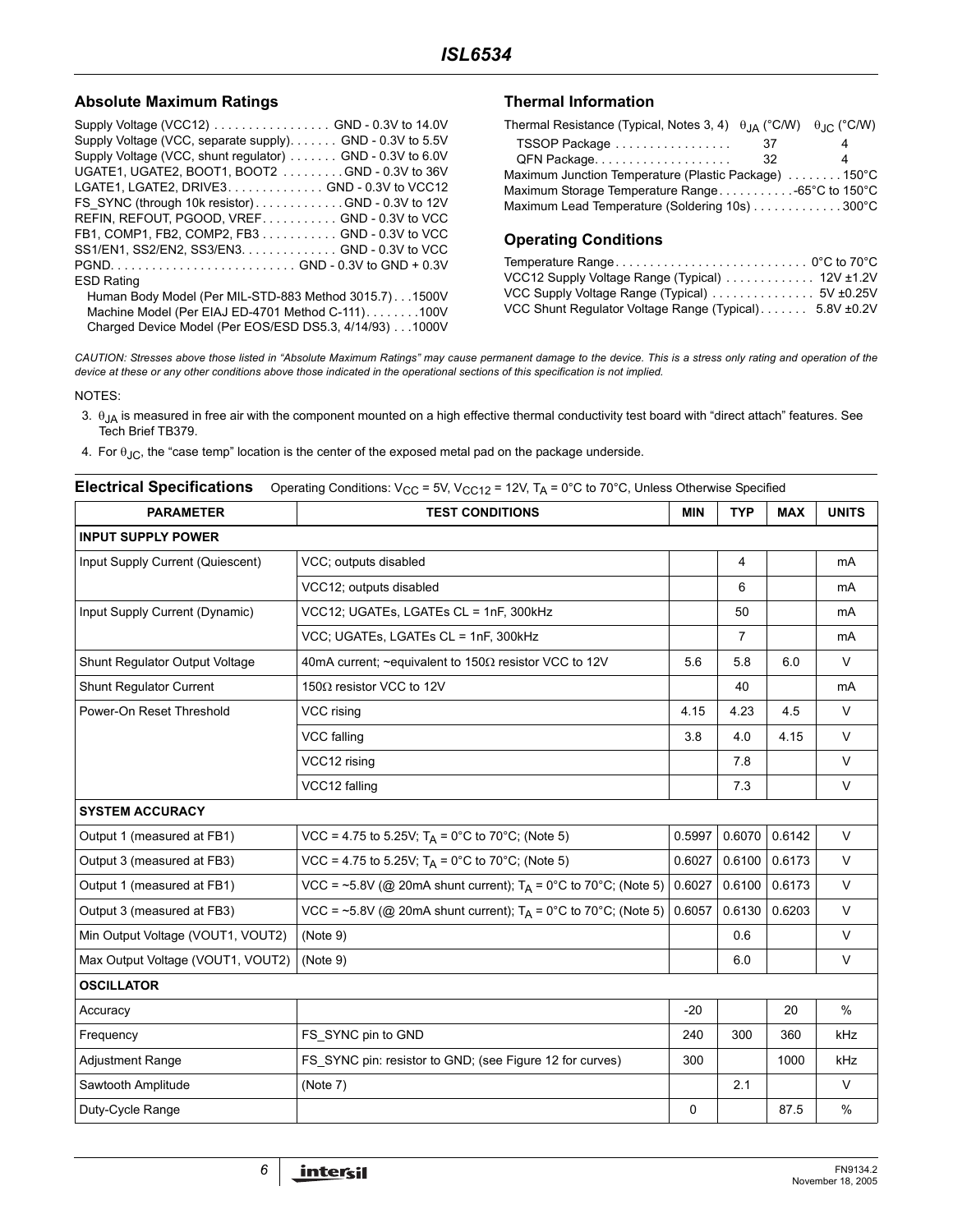# *ISL6534*

| <b>PARAMETER</b>                            | <b>TEST CONDITIONS</b>                                                                                             | <b>MIN</b> | <b>TYP</b>     | <b>MAX</b>  | <b>UNITS</b>    |
|---------------------------------------------|--------------------------------------------------------------------------------------------------------------------|------------|----------------|-------------|-----------------|
| <b>ERROR AMPLIFIER (OUT1 and OUT2)</b>      |                                                                                                                    |            |                |             |                 |
| Open-Loop Gain                              | $RL = 10k\Omega$ to ground; (Note 7)                                                                               |            | 85             |             | dB              |
| Open-Loop Bandwidth                         | $CL = 100pF$ , RL = 10k $\Omega$ to ground; (Note 7)                                                               |            | 15             |             | MHz             |
| Slew Rate                                   | $CL = 100pF$ , RL = 10k $\Omega$ to ground; (Note 7)                                                               |            | 4              |             | V/µs            |
| <b>EA Offset</b>                            | COMP1/2 to FB1/2; compare to internal VREF/REFIN; (Note 7)                                                         |            | $\overline{2}$ |             | mV              |
| Maximum Output Voltage                      | $V_{CC}$ = 5V; RL = 10k $\Omega$ to ground; (may trip short-circuit)                                               | 3.6        | 4.1            |             | V               |
| Output High Source Current                  | COMP1/2                                                                                                            |            | -8             |             | mA              |
| Output Low Sink Current                     | COMP1/2                                                                                                            |            | 6              |             | mA              |
| PROTECTION AND MONITOR                      |                                                                                                                    |            |                |             |                 |
| Undervoltage Threshold (COMP1 and<br>COMP2) | Causes PGOOD to go low; if there for a filter time,<br>Implies the COMP pin(s) is out -of-range, and shuts down IC |            | 3.3            |             | V               |
| <b>UV Filter Time</b>                       | Based on internal oscillator clock frequency<br>(nominal 300kHz = 3.3µs clock period)                              |            | $1 - 2$        |             | clock<br>pulses |
| PGOOD Low Voltage                           | $IPGOOD = 2mA$                                                                                                     |            | 0.1            | 0.3         | $\vee$          |
| <b>LINEAR REGULATOR (OUT3)</b>              |                                                                                                                    |            |                |             |                 |
| Min Output Voltage                          | (As determined by resistor divider into FB3); (Note 8)                                                             |            | 0.6            |             | V               |
| Max Output Voltage                          | (As determined by resistor divider into FB3); (Note 8)                                                             |            | 3.3            |             | V               |
| <b>EA Offset</b>                            | DRIVE3 to FB3; compare to internal VREF; (Note 7)                                                                  |            | $\overline{2}$ |             | mV              |
| DRIVE3 High Output Voltage                  |                                                                                                                    |            | 9              |             | V               |
| DRIVE3 High Output Source Current           |                                                                                                                    |            | 0.4            |             | mA              |
| DRIVE3 Low Output Sink Current              |                                                                                                                    |            | 0.4            |             | mA              |
| <b>VREF</b>                                 |                                                                                                                    |            |                |             |                 |
| Output Voltage                              | VCC = 4.75 to 5.25V; $T_A = 0^\circ C$ to 70°C; (Note 5)<br>1.1µF max capacitance                                  | 3.244      | 3.307          | 3.370       | V               |
| Output Voltage                              | VCC = ~5.8V (@ 20mA shunt current); $T_A$ = 0°C to 70°C; (Note 5)                                                  | 3.285      | 3.335          | 3.385       | V               |
| Source Current                              |                                                                                                                    |            |                | 2.0         | mA              |
| <b>REFIN</b>                                |                                                                                                                    |            |                |             |                 |
| Input Offset Voltage                        |                                                                                                                    | $-2.5$     |                | +2.5        | mV              |
| Common Mode Input Range                     | VCC can be external or internal shunt regulator voltage                                                            | 0.6        |                | VCC-<br>1.8 | V               |
| <b>REFOUT (VTTREF)</b>                      |                                                                                                                    |            |                |             |                 |
| Min Output Voltage                          | Determined by REFIN voltage                                                                                        |            | 0.6            |             | V               |
| Max Output Voltage                          | Determined by REFIN voltage                                                                                        |            | 3.3            |             | V               |
| Offset Voltage                              | $REFIN = 3.3V$                                                                                                     | $-10$      |                | $+10$       | mV              |
| Source Current                              |                                                                                                                    | 0.2        |                | 20          | mA              |
| Sink Current                                |                                                                                                                    |            |                | 0.48        | mA              |
| Min Output Capacitance                      | External                                                                                                           |            | 0.4            |             | μF              |
| Max Output Capacitance                      | External                                                                                                           |            | 2.2            |             | μF              |
| Output High Voltage Minimum                 | To select 0 degree phase; (see Table 1)                                                                            |            | 4.7            | <b>VCC</b>  | $\mathsf{V}$    |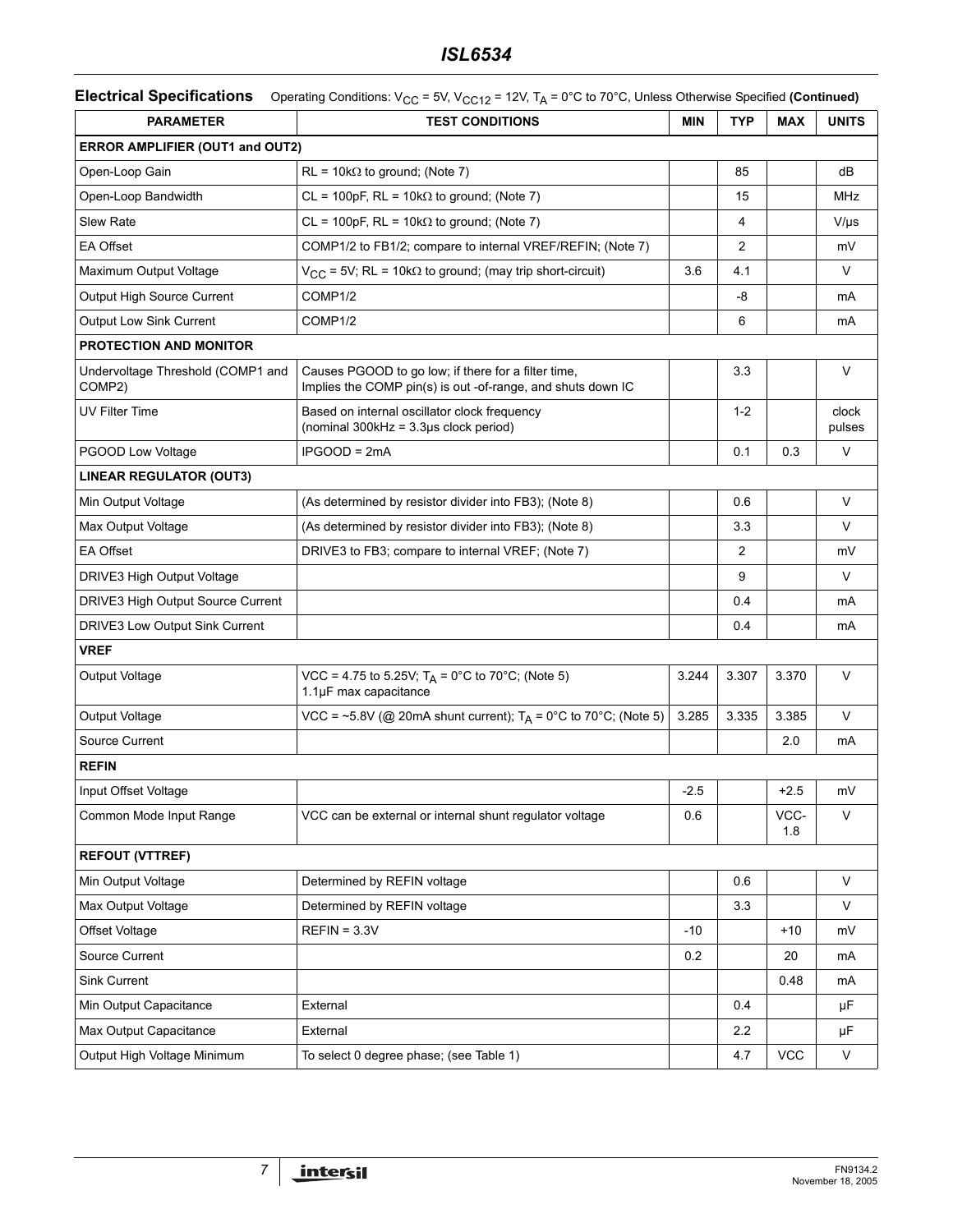### *ISL6534*

| <b>Electrical Specifications</b> Operating Conditions: $V_{CC}$ = 5V, $V_{CC12}$ = 12V, $T_A$ = 0°C to 70°C, Unless Otherwise Specified (Continued) |                                                                                                                                                             |            |                |            |              |  |
|-----------------------------------------------------------------------------------------------------------------------------------------------------|-------------------------------------------------------------------------------------------------------------------------------------------------------------|------------|----------------|------------|--------------|--|
| <b>PARAMETER</b>                                                                                                                                    | <b>TEST CONDITIONS</b>                                                                                                                                      | <b>MIN</b> | <b>TYP</b>     | <b>MAX</b> | <b>UNITS</b> |  |
| <b>ENABLE/SOFT-START (SS/EN 1, 2, 3)</b>                                                                                                            |                                                                                                                                                             |            |                |            |              |  |
| <b>Enable Threshold</b>                                                                                                                             | <b>EN Rising</b>                                                                                                                                            |            | 1.05           |            | $\vee$       |  |
|                                                                                                                                                     | EN falling                                                                                                                                                  |            | 0.95           |            | $\vee$       |  |
| Noise Immunity (noise de-glitch)                                                                                                                    | (Note 7)                                                                                                                                                    |            | 6              |            | μs           |  |
| Soft-Start Current                                                                                                                                  | lss                                                                                                                                                         |            | $-30$          |            | μA           |  |
| Soft-Start High Voltage                                                                                                                             | End of ramp                                                                                                                                                 |            | 3.3V           |            | V            |  |
| Output High Voltage                                                                                                                                 | To select DDR mode; (see Table 1)                                                                                                                           |            | 4.7            | <b>VCC</b> | V            |  |
| <b>FS/SYNC PLL</b>                                                                                                                                  |                                                                                                                                                             |            |                |            |              |  |
| Min Frequency Range of Lock-In                                                                                                                      |                                                                                                                                                             |            | 300            |            | kHz          |  |
| Max Frequency Range of Lock-In                                                                                                                      |                                                                                                                                                             |            | 1000           |            | kHz          |  |
| Maximum High Voltage                                                                                                                                | Use a 10k series resistor (from LG pin of another IC, for example)                                                                                          |            | 12             |            | V            |  |
| <b>BOOT PINS (BOOT1, 2)</b>                                                                                                                         |                                                                                                                                                             |            |                |            |              |  |
| High Voltage                                                                                                                                        | Maximum DC Voltage with respect to GND; also depends upon<br>VIN, Phase, VOUT, and threshold of NFET; ringing should not<br>exceed max rating of BOOT (36V) |            | 27             |            | V            |  |
| <b>GATE DRIVERS</b>                                                                                                                                 |                                                                                                                                                             |            |                |            |              |  |
| Output Voltage                                                                                                                                      | UGATE1, UGATE2; DC maximum voltage                                                                                                                          |            | 27             |            | $\vee$       |  |
| Output Voltage                                                                                                                                      | LGATE1, LGATE2; DC maximum voltage = VCC12                                                                                                                  |            | 13.2           |            | $\vee$       |  |
| <b>Upper Driver Source Resistance</b>                                                                                                               | UGATE1, UGATE2 = 3V; BOOT = 12V; I <sub>GATE</sub> = 100mA                                                                                                  |            | $\overline{2}$ |            | Ω            |  |
| Lower Driver Source Resistance                                                                                                                      | LGATE1, LGATE2 = $3V$ ; $IGATE = 100mA$                                                                                                                     |            | 2              |            | Ω            |  |
| <b>Upper Driver Sink Resistance</b>                                                                                                                 | UGATE1, UGATE2 = 3V; BOOT = 12V; $IGATE$ = 100mA                                                                                                            |            | 2.8            |            | Ω            |  |
| Lower Driver Sink Resistance                                                                                                                        | LGATE1, LGATE2 = $3V$ ; $IGATE = 100mA$                                                                                                                     |            | 2.8            |            | Ω            |  |
| <b>GATE DRIVERS SWITCHING TIME</b>                                                                                                                  |                                                                                                                                                             |            |                |            |              |  |
| <b>UGATE Rise Time</b>                                                                                                                              | 10% - 90%; 2nF Load; BOOT = 12V                                                                                                                             |            | 17             |            | ns           |  |
| <b>UGATE Fall Time</b>                                                                                                                              | 90% - 10%; 2nF Load; BOOT = 12V                                                                                                                             |            | 17             |            | ns           |  |
| <b>UGATE Rise Time</b>                                                                                                                              | 10% - 90%; 2nF Load; BOOT = 24V                                                                                                                             |            | 27             |            | ns           |  |
| <b>UGATE Fall Time</b>                                                                                                                              | 90% - 10%; 2nF Load; BOOT = 24V                                                                                                                             |            | 25             |            | ns           |  |
| <b>LGATE Rise Time</b>                                                                                                                              | 10% - 90%; 2nF Load                                                                                                                                         |            | 17             |            | ns           |  |
| <b>LGATE Fall Time</b>                                                                                                                              | 90% - 10%; 2nF Load                                                                                                                                         |            | 17             |            | ns           |  |

NOTES:

5. Operating range is: 12V ±10%; 5V ±5% for no shunt regulator; 12V ±10%; VCC5 = ~5.8V (approximate shunt voltage at a shunt current of 20mA). The accuracy specs are slightly different for the two cases.

6. Thermal comments.

7. Design guidance only; not production tested.

8. The maximum output voltage of VOUT3 can go higher than 3.3V, with the proper precautions. These include making sure: the input voltage is higher than the desired output, with sufficient current available; the DRIVE3 voltage can go high enough to drive the FET, with an acceptable V<sub>GS</sub> for the load current desired; the FET is chosen and mounted to handle the power dissipation at full load.

9. The maximum output voltage of VOUT1 and VOUT2 is determined by the following factors: the VIN (usually 12V or less; take into account its min and max variation as well); the maximum duty cycle (with a perfect 12V input, that limits the output to 10.5V); the bootstrap voltage used; the FETs chosen. Since the upper FET will be on most of the time, it must be sized accordingly. The output capacitors also need to be rated for the higher voltage.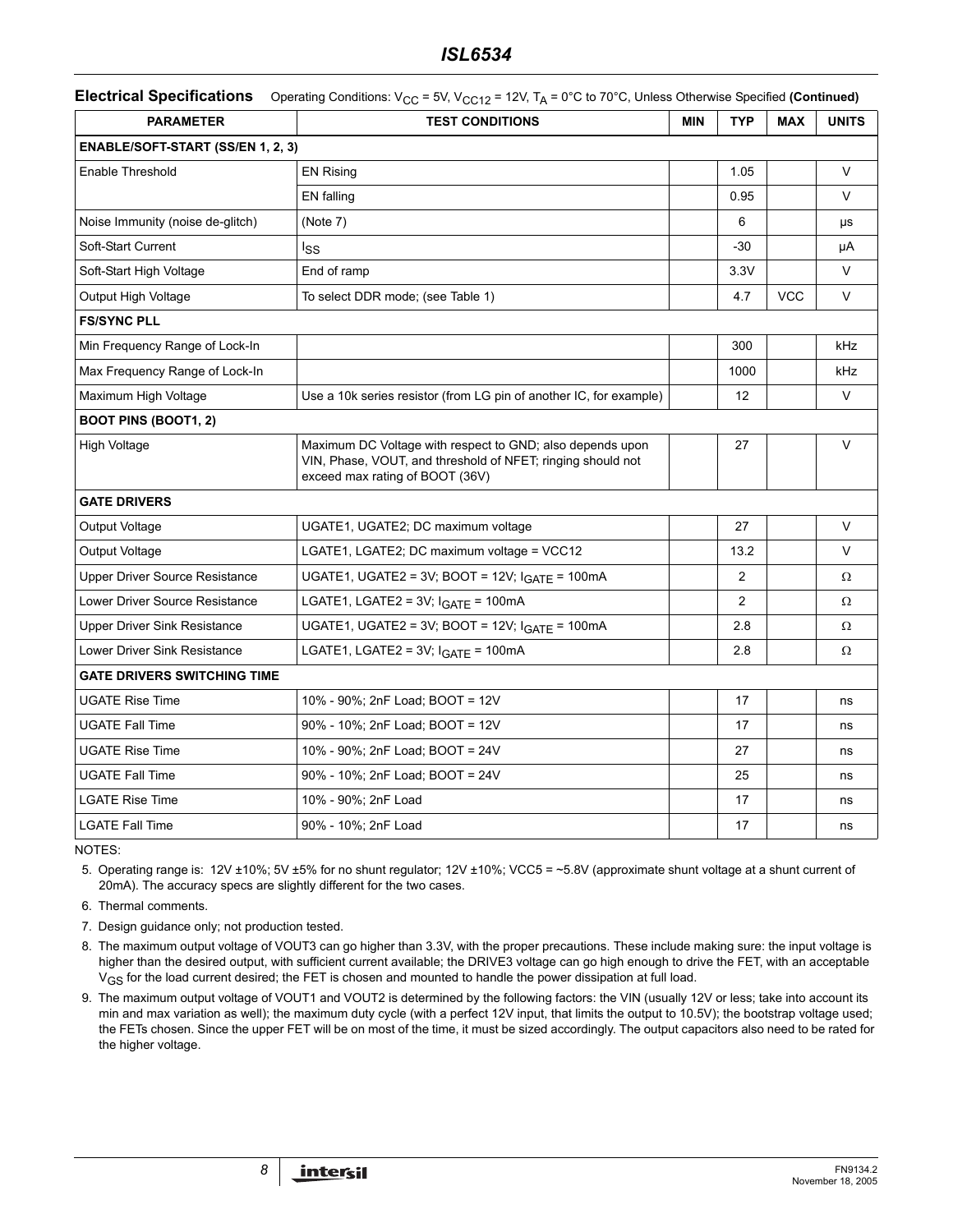# *Pin Description*

## *VCC*

This power pin supplies bias to the control functions. It can be connected to a nominal 5V (±5%) supply, or it can function as a shunt regulator (nominal 5.8V), with an external pull-up resistor (nominally 150Ω to 12V).

### *GND*

This pin is the signal ground for the IC. The metal thermal pad under both packages is connected to the GND potential (through the IC substrate; the pad does NOT substitute for the GND pin connection). But the GND pin and the metal pad should be connected together on the board, and tied to a good GND plane (both for electrical and thermal conduction). The thermal pad on both packages limits metal interconnect traces underneath the package.

# *VCC12 (QFN: VCC12\_1, VCC12\_2)*

This power pin (nominal 12V) supplies the output gate drivers, as well as some other control functions.

The QFN package has two power pins; one for each switcher. They are electrically connected internally, but allow for separate decoupling caps to better isolate the switching noise, if necessary. Even if they share one capacitor, they should both be connected externally, for lower resistance.

# *PGND (QFN: PGND\_1, PGND\_2)*

This pin is the Power GND for the gate drive circuits. It is not directly tied to GND inside the IC; it should be tied to GND on the board.

The QFN package has two Power GNDs; one local to each switcher; both should be connected externally to the GND plane on the board.

## *SS1/EN1, SS2/EN2, SS3/EN3*

These analog input pins have two functions. A 30µA current source charges an external capacitor (to GND), to provide a soft-start timing ramp; their respective Output voltage will follow the ramp voltage as it powers up. The 2nd function is Enable; when the input is left open (with the soft-start cap), the respective output will be Enabled after the ramp reaches the 1V level. If the input is pulled to a low logic level, the output will be disabled.

SS2/EN2 also has a special mode function; see Table 1. Tying it to VCC (5V) selects the DDR mode (where both OUT1 and OUT2 share the SS1 ramp); otherwise it will be in the Independent mode.

## *COMP1, COMP2*

These analog output pins are used to externally compensate the error amplifiers for their respective regulators.

## *FB1, FB2, FB3*

These analog input pins are used to set their respective regulator output voltages. A resistor divider from the output to GND is compared to a reference voltage (0.6V for OUT1 and OUT3; REFIN pin for OUT2). The compensation components also connect to these pins.

### *UGATE1, UGATE2*

These output pins provide the gate drive for the upper MOSFETs of OUT1 and OUT2 respectively; the voltage comes from its bootstrap pin, typically 12V (minus the diode drop) above the VCC12 pin.

### *LGATE1, LGATE2*

These output pins provide the gate drive for the lower MOSFETs of OUT1 and OUT2 respectively; the voltage comes from VCC12.

### *BOOT1, BOOT2*

These pins feed the bootstrap voltage (externally generated with a diode and a capacitor) to the upper MOSFETs, through the UGATE pins. Either BOOT pin can be connected directly to a power supply instead (but only if the VIN voltage of the regulator is sufficiently lower than that supply, such that the FETs have enough gate-source voltage).

### *REFIN*

This analog input is used as the reference voltage for OUT2 (the error amplifier compares it to the feedback resistor divider at FB2). This voltage is also fed into a buffer, which is output on the REFOUT pin. Note from the Electrical Specifications Table that there is a common-mode limit for this input; in particular, if an external 5V supply is used for VCC, then the 3.3V from VREF should not be used directly; it should be divided down to avoid running out of headroom.

## *REFOUT (VTT Buffer)*

This analog output provides a buffered version of the REFIN input, to be used by other IC's in the system. In the DDR mode, where VTT is generated from VDDQ, this output can be used as a VTT Buffer.

In addition, it can be used to select the phase relationship, but it disables the buffer in that case (see Table 1). Tying it to VCC (5V) selects 0 degrees phase (in either mode); leaving it open (where it can also be used as a reference output) selects 90 degrees phase (in DDR mode) and 180 degrees phase (in Independent Mode). A capacitor to GND is recommended for stability (see Application Considerations).

### *VREF*

This analog output pin is a 3.3V nominal reference, which can be used by this IC (or others) as a voltage reference. A capacitor to GND is recommended for stability (see Application Considerations).

### *DRIVE3*

This pin drives the gate of an external N-Channel MOSFET, for OUT3, which is a linear regulator.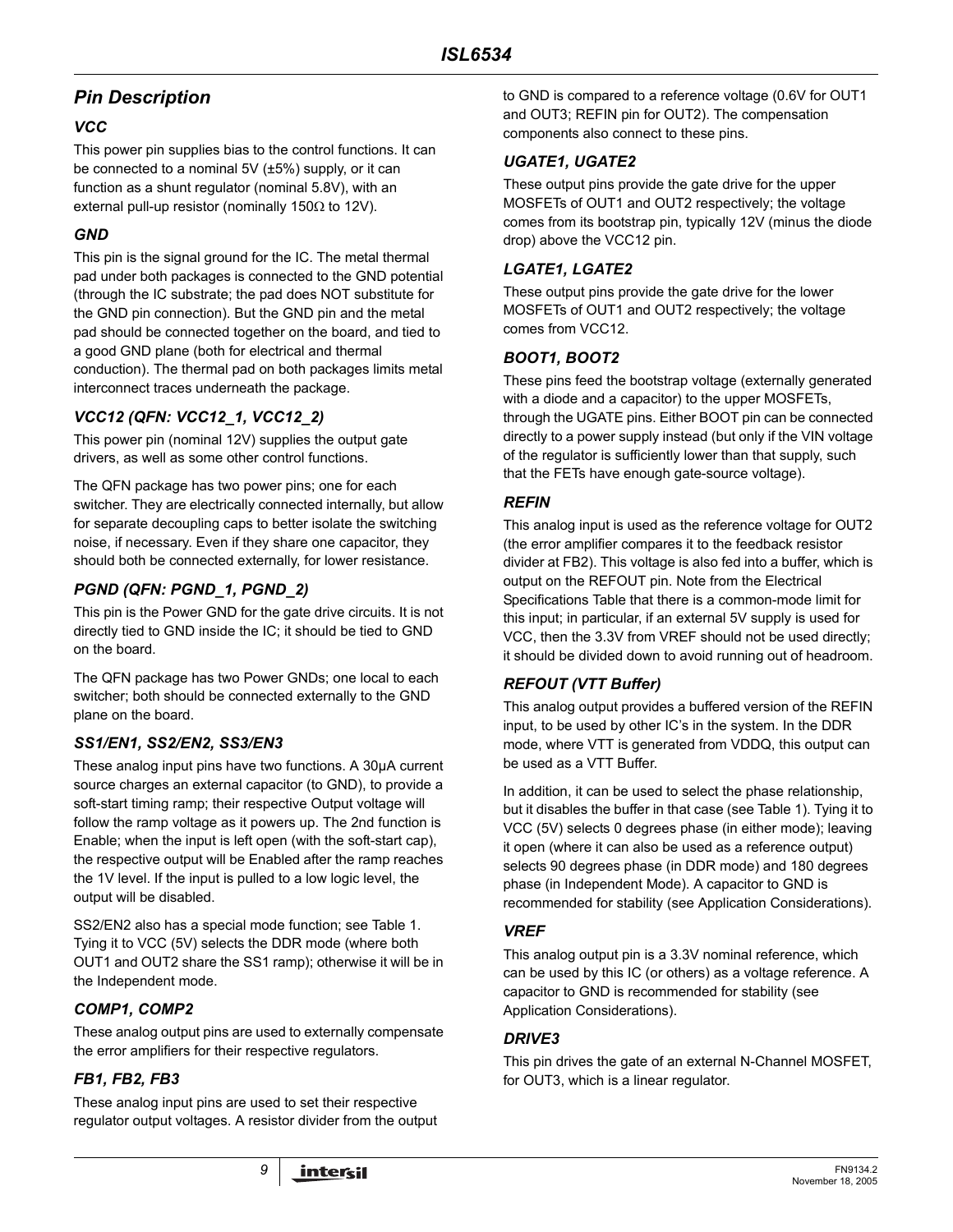# *PGOOD*

This digital output is an open-drain pull-down device. When power is first applied to the IC, the output is pulled low, for power "Not Good". After all 3 soft-start pins complete their ramp up with no faults (no short detected on switchers) the power is considered "Good", and the output pin is highimpedance (to be pulled up to a logic high level with an external pull-up resistor). See the PGOOD section under Functional Description for more details.

# *FS/SYNC*

This input allows the user to adjust the internal oscillator used for the PWM outputs; a pull-down resistor will speed up the oscillator; use a  $0\Omega$  resistor (or a trace) to GND to get the default 300kHz. In addition, a digital clock signal can be fed into this input, in order to SYNC its clock with the external one; this allows the clock edges to line up in a way that won't interfere with each other.

# *Functional Description*

### *Overview*

There are two single-phase synchronous buck converters, and one linear regulator. Except for a common clock, the two PWM regulators are independent. Refer to Figures 2 and [3](#page-4-0)  for a quick discussion of the circuit. The right side of the diagram shows the 3 output stages with their components; each switcher has an upper and lower FET, input capacitor, bootstrap diode and capacitor, an LC output filter, and an optional snubber.

The 3rd regulator (OUT3) is a linear, with an external NFET, input and output capacitor. The output voltage is divided to FB3, and compared to an internal 0.6V reference. An RC is used for compensation.

The left side of the diagrams show the various control and programming components. Each switcher has a compensation network for stability that includes the output resistor divider. VREF and REFOUT can be used as reference voltages. There are three SS/EN pins to set the soft-start ramp of each output, and a PGOOD output to signal when they are all done. The FS SYNC pin allows options for the oscillator frequency. Each of these features will be described in more detail, either in the Functional Description or the Application Considerations.

The first regulator (OUT1) has an internal 0.6V reference. To set the output voltage level, connect a resistor divider between VOUT1 and FB1.

The second regulator (OUT2) requires an external reference connected to REFIN. For DDR memory applications (Figure 2), connect a divide-by-two resistor divider from VOUT1 to ground with the center point connected to REFIN. This causes VOUT2 to track VOUT1 at one-half its value. Connect VOUT2 to FB2 (through the compensation resistor). A buffered copy of REFIN is provided on REFOUT.

For Independent mode operation on OUT2 (Figure [3\)](#page-4-0), a 3.3V reference is provided on VREF which can be used directly (if VCC is high enough), or divided down for REFIN. A resistor divider from VOUT2 to FB2 sets the output voltage.

### *Operational Modes*

Table 1 shows how to select the various modes and phasing between the two switching regulators.

**TABLE 1. MODE AND PHASE SELECTION**

| <b>MODE</b>         | EN SS2     | <b>REFOUT</b> | <b>PWM1/2</b> | CH <sub>1/2</sub>                                      |
|---------------------|------------|---------------|---------------|--------------------------------------------------------|
| <b>DDR</b>          | <b>VCC</b> | VCC           | 0 degree      | EN1/SS1 enables<br>CH <sub>1</sub> and CH <sub>2</sub> |
| <b>DDR</b>          | <b>VCC</b> | Open          | 90 degree     | $\alpha$                                               |
| Independent SS2 cap |            | VCC           | 0 degree      | EN1/SS1 for CH1;<br>EN2/SS2 for CH2                    |
| Independent SS2 cap |            | Open          | 180 degree    | $\alpha$                                               |

DDR mode is chosen by connecting the SS2/EN2 pin to VCC (5V). In this mode, SS1/EN1 is used to enable and softstart both OUT1 and OUT2 (a single 30µA current source is charging a single soft-start capacitor). In addition, VOUT1 (usually divided by 2) can be used as the REFIN for OUT2. VOUT1 is often used as VIN2 (especially when the VOUT2 current is low enough) although it is not necessary. And OUT2 does allow both sinking and sourcing of current for the DDR.

For Independent mode, SS2/EN2 is not connected to VCC. Instead it is connected to a soft-start capacitor to GND, similar to SS1/EN1. The capacitors will ramp each output independently, and each can be turned off by pulling its SS/EN pin to GND; releasing will start a new soft-start ramp. SS3/EN3 is also independent of the first two. As explained earlier, one capacitor can be shared by more than one SS/EN pin.

To select the Phase shift between Channel 1 and 2, the REFOUT pin is used. Tie it to the VCC pin to get 0 degrees in either mode (which means both switchers are in phase). In this case, the REFOUT pin is not available for use elsewhere; the buffer is disabled. Leave REFOUT open (driven to whatever voltage is supplied at REFIN) and it selects 90 degrees in the DDR mode, or 180 degrees in Independent mode; REFOUT can be used as a reference in this case. The advantage of Phase shift is to keep the switching current spikes from lining up to create even higher noise, or interaction between the channels; it also reduces the RMS current through the input capacitors, allowing fewer caps to be employed. However, depending on the VOUT to VIN ratios of both, there is no guarantee that opposite edges might not line up, depending on the duty cycles; so the user should check for that possibility.

Figure 4 shows the phases. The rising edge of LGATE1 (LG1) and LGATE2 (LG2) is fixed; the phase difference is relative to the rising edges. The falling edge of each is the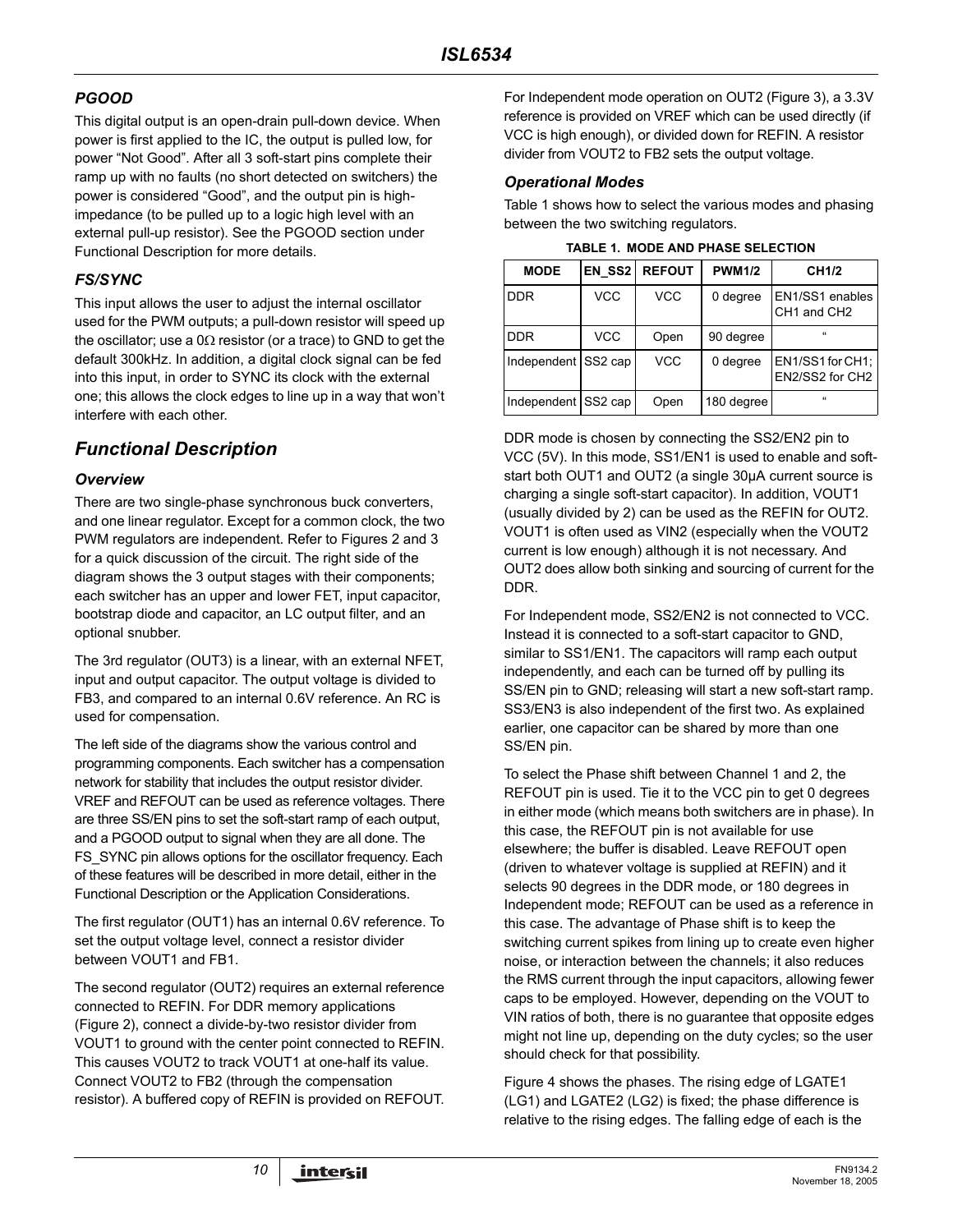variable one (determined by the duty cycle). LG1 is shown with a pulse width shorter than LG2; this is just an arbitrary example, and it does not affect the rising edges.



**FIGURE 4. PHASE OF LG2 WITH RESPECT TO RISING EDGE OF LG1**

### *Output Regulation*

The basic PWM regulator voltage is usually set up as follows: FB and the internal reference are the two inputs to the error amplifier, which are forced to be equal. The output voltage is externally divided down to the FB pin, to equal the reference. In the ISL6534, VOUT1 uses an internal nominal 0.6V reference; VOUT2 uses an external REFIN pin for the reference. There are many variations of the above, especially when the modes (Independent or DDR) are also considered. Below are some of the cases that can be used, along with the advantages or disadvantages of each.

The following figures show the compensation circuit for VOUT1 and VOUT2; they include a full type-3 compensation network. Also shown is the resistor divider for REFIN. Several notes:

- 1. The labeling of the resistors may not match other diagrams; they should be used just for the equations included.
- 2. The VREF pin (nominal 3.3V) is assumed here (the VREF pin supplies a soft-start ramp that other external sources may not), but any other appropriate fixed voltage reference can be used as REFIN for OUT2.
- 3. One percent (or better) resistors are typically used for these resistor dividers; the overall system accuracy depends directly upon them. Exact ratios are not always possible, due to the limited values of standard resistors available; these errors must also be added to the tolerance.

#### **VOUT1 (INDEPENDENT OR DDR MODE)**



<span id="page-10-0"></span>**FIGURE 5. RESISTOR DIVIDER FOR VOUT1 (DDR OR INDEPENDENT MODE)**

Figure [5](#page-10-0) shows the resistors for VOUT1, and the equation below shows that R5 and R6 divide VOUT1 down to match the 0.6V internal reference. VOUT1 must be greater than 0.6V and 2 resistors are needed, and their accuracy directly affect the regulator tolerance.

$$
\mathsf{FB1} = \mathsf{VOUT1} \cdot \frac{\mathsf{R6}}{\mathsf{R5} + \mathsf{R6}}
$$

Use the following equation to choose the resistor values. R5 is part of the compensation network, and should be selected to be compatible; 1kΩ is a good starting value. Find FB1 from the Specification Table for the right condition, plug in the desired value for VOUT1, and solve for R6.

$$
R6 = \frac{FB1 \cdot R5}{VOUT1 - FB1}
$$

### **VOUT2 (INDEPENDENT MODE)**

Figure 6 shows the resistors for VOUT2; it is similar to VOUT1 in that 2 resistors divide down VOUT2 to FB2; the difference is that a second resistor divider may be used to divide an external reference REF (such as VREF pin; see Specification Table for details) or some other voltage (such as VOUT1 for DDR mode).

Use the following equations; first decide what reference will be used (REF), and whether it will be divided down (to REFIN); choose a nominal value for R3 (such as 1kΩ) and solve for R4. Assume a value for R1 (part of the compensation calculation); 1kΩ is good starting value. Now that REFIN is determined, plug it in for FB2, plug in the desired VOUT2, and solve for R4.

$$
R4 = \frac{REFIN \cdot R3}{REF -REFIN}
$$

$$
R2 = \frac{FB2 \cdot R1}{VOUT2 - FB2}
$$

The same equations are used for following cases; some of them get simplified by removing one or both dividers.

Case 1 is the most general case (no restriction on VREF > or < VOUT2), and the most flexible. Both VREF and the output are divided down to the same arbitrary reference (in the 0.6V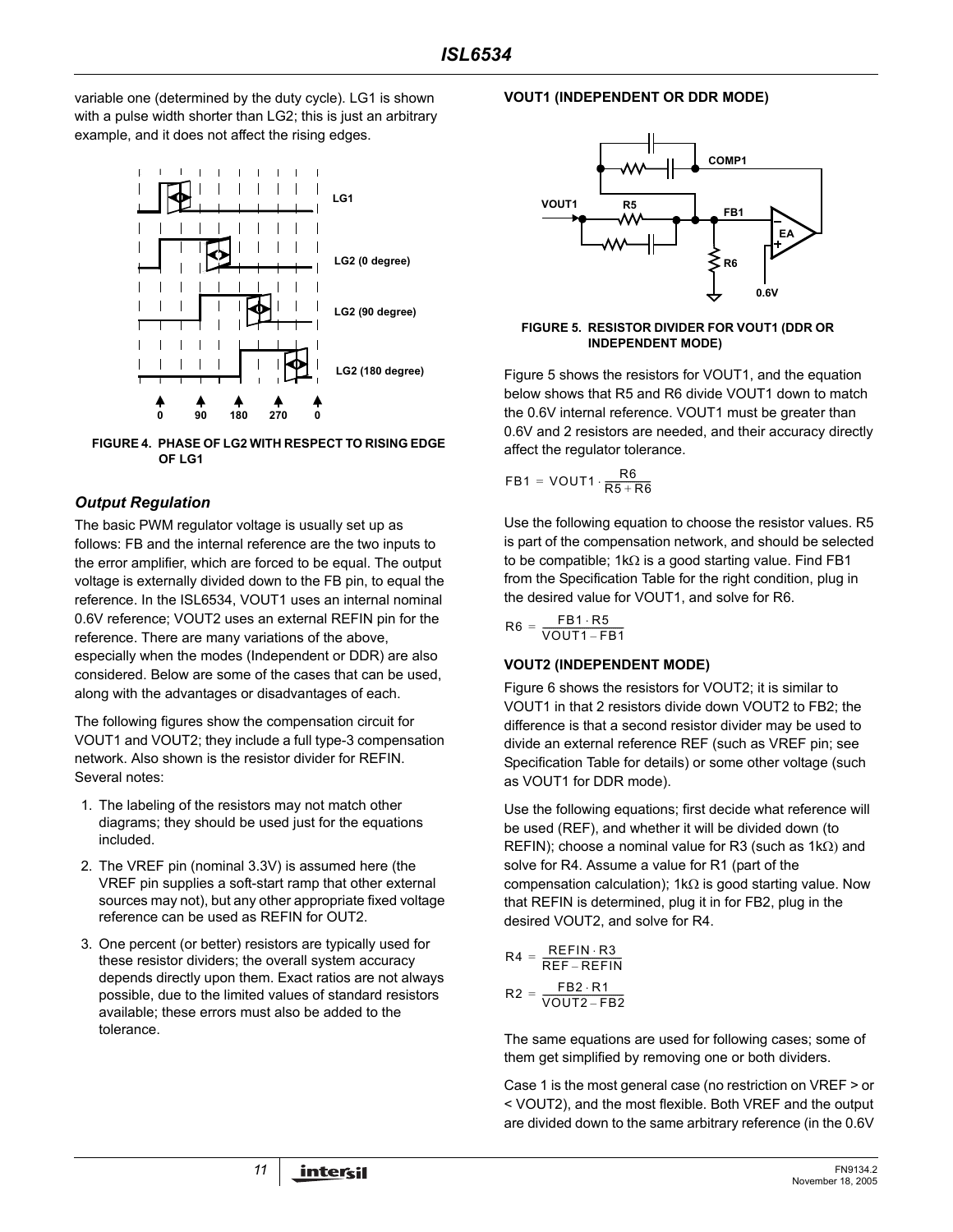to 3.3V range for best performance). The advantage is that if either the VREF or desired output voltage changes going forward, the only board change needed is the value of 1 or more resistors. The disadvantage is that since there are two resistor dividers, both of them add to the error budget of the regulator output. The total number of resistors used is 4.

Case 2 can be used when VOUT2 is less than VREF. R3 and R4 divide the reference to match VOUT2. It saves a resistor (R2); R1 (usually ~1kΩ) is still needed as part of the compensation, but it doesn't affect the accuracy of the output. Three resistors are needed; this is the most typical case.

Case 3 can be used only when VOUT2 is greater than VREF, which is brought directly into REFIN; then VOUT2 is divided down to match it. Only two resistors (R1, R2) are needed, and both affect the accuracy.

Case 4 can be used only if VREF = VOUT2; this case is the most accurate (since neither has a divider), and only uses one resistor (R1, as part of the compensation). Make sure REFIN has sufficient headroom to VCC.



**FIGURE 6. RESISTOR DIVIDERS FOR VOUT2 AND REFIN**

#### **VOUT2 (DDR MODE)**

The main difference for DDR Mode is that rather than using a fixed external reference for REFIN, a reference based on VOUT1 (which is also called VDDQ for DDR) is used instead. See Figure 6. Use the same equations shown for the Independent mode; just substitute VOUT1 for REF.

Case 1 is again the most general case; Both VOUT1 and the VOUT2 output are divided down to the same arbitrary reference (in the 0.6V to 3.3V range for best performance). The trade-offs are the same as Case 1 for Independent mode described earlier.

Case 2 can be used when VOUT2 is less than VOUT1, which is the case for DDR (since VOUT2 = 1/2 VOUT1). It saves a resistor (R2); R1 is still needed as part of the compensation, but it doesn't affect the accuracy of the output. R3 and R4 divide the VOUT1 by 2 to match VOUT2. Three resistors are needed, two of which affect the accuracy. Since the DDR mode almost always uses the divide by two, no flexibility is lost here; just change the VOUT1 resistor divider to change the value of VDDQ, and VOUT2 will still track at 1/2 the value.

Cases 3 and 4 don't apply for DDR.

### *Soft-Start/Enable*

Numerous combinations of independent and dependent start-up are possible by the various methods of connecting the three SS/EN pins; some combinations are shown in Figures 7 and 8. In Figure 7, the three regulators enable independently and rise at rates selected by their individual soft-start capacitors C<sub>SS1</sub>, C<sub>SS2</sub>, and C<sub>SS3</sub>. In Figure 8, two diodes are used to connect to a single open-drain pull-down device (not shown); this allows one FET to disable both channels. When enabled, they will each rise at their own ramp rate. If they could use the same ramp rate, then both pins could share one capacitor and the one FET, and the diodes are not necessary. The 3rd channel is disabled and ramped independently.

Since the EN trip point is around 1V, some care should be taken to guarantee the diode drop and the FET in series with it will always be below it (including manufacturing tolerances, temperature extremes, etc.); schottky diodes, with their lower voltage drop, are preferred. Also, beware of diodes with high reverse leakage, especially at high temperatures. If the pull-down FET also has a pull-up resistor to 12V, for example (not recommended), then the SS/EN pin could be pulled too high, and interfere with normal operation; the voltage on the EN pins should not exceed VCC.



**FIGURE 7. CONNECTIONS FOR INDEPENDENT ENABLE AND SOFT-START**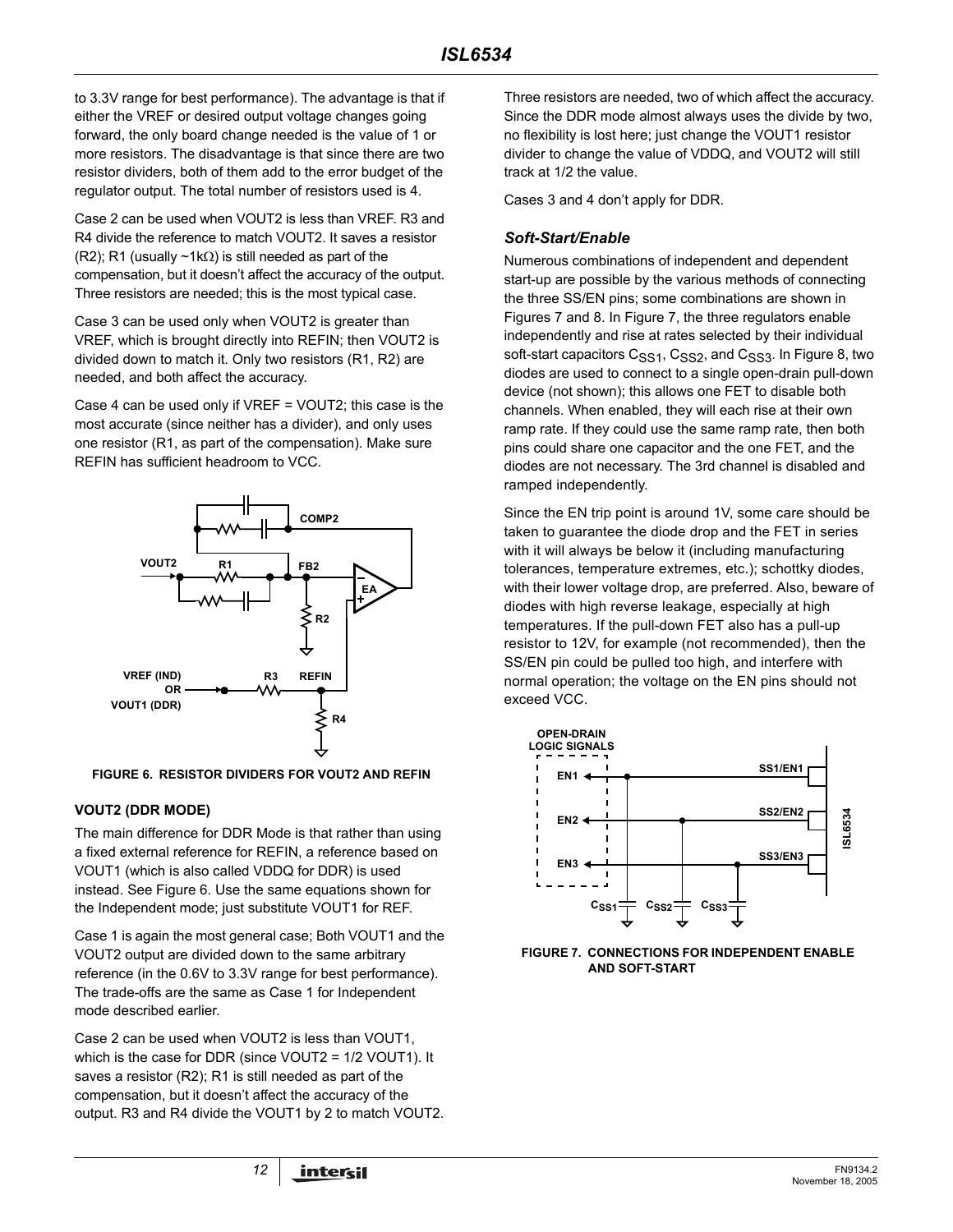

**FIGURE 8. 1 AND 2 ENABLED TOGETHER BUT HAVE INDEPENDENT SOFT-STARTS. 3 IS FULLY INDEPENDENT.**

The soft-start pins can share the same capacitor, to ramp them all at the same rate (but since there will be 3 times the current, the value of the capacitor needs to be approximately 3 times bigger, for the same ramp rate).

Note that each output rise does not start until its SS/EN voltage reaches  $\sim$ 1V; the output will then start to ramp up until the soft-start is  $>$  ~3.3V (ramp is done). PGOOD will not go active unless all three ramps are >3.3V (and no faults are detected).

Figure 9 shows the start-up waveform for VOUT1 at power up. In this example, the VCC voltage is generated from the internal shunt regulator. The ramp of the 12V is controlled by the external power supply; it can vary widely, depending upon the type and model used. The ramp of the shunt more or less follows the VCC12 until it reaches its regulation point at ~5.8V. Both VCC and VCC12 must be past their rising POR trip points before SS1 starts rising. The order doesn't matter, and may be different, especially when the VCC uses an independent supply. In most cases with the shunt regulator, the VCC12 POR is 2nd; when it hits ~8V, the SS1/EN1 ramp begins. When SS1/EN1 reaches ~1V, the output starts ramping up, and the ramp is complete when SS1/EN1 reaches ~3.3V.



**FIGURE 9. START-UP (12V, VCC, SS1/EN1, VOUT1)**

Note that if VIN1 is tied to a supply other than either VCC or VCC12, then it MUST be up above the desired output voltage (or at least ramping there ahead of the output) before the SS1/EN1 reaches ~1V. If not, the short-circuit protection will trigger, and shut down all three outputs, requiring a POR on either VCC or VCC12 to restart. If either VCC or VCC12 is used as VIN, then the voltage levels should be sufficient, as long as the design can function at the POR levels, since both must hit their POR levels before starting up. So, for example, if the VCC12 supply was also used as VIN, then as long as the output could start up at  $VIN = -8V$  (the VCC12 rising POR trip point) the start-up condition is satisfied.

#### *PGOOD*

The PGOOD open-drain pull-down device is on when power is first applied to the IC, forcing the pin to a logic low, for power "Not Good". After all 3 soft-start pins complete their ramp up with no faults (no short detected on either switcher), the power is considered "Good", and the output pin goes high-impedance (to be pulled up to a logic high level with an external pull-up resistor). Figure 10 shows an example, with a fast SS1 and VOUT1, a slower SS3 and VOUT3, and the PGOOD output. The PGOOD waits for the last of the SS signals (EN3/SS3 here) to reach their ramp-done trip point before it goes high.



**FIGURE 10. PGOOD OUTPUT**

If any of the SS/EN pins is held low, PGOOD will not go high; thus, if one of the three outputs is not used, and the PGOOD function is desired, then that SS/EN should be allowed to charge high, and the other pins of the unused regulator should be tied so as not to cause a fault or shutdown. Options for OUT1 include: tying FB1 to COMP1, or tying FB1 to VCC, and leaving COMP1 open. VOUT2 is a little more difficult; Tie REFIN, FB2, COMP2 to GND; or tie FB2 to COMP2, and tie REFIN to a voltage well under 3V (to avoid the short-circuit shutdown). In all of these cases, leave the LGATE and UGATE pins open; tie BOOT pin to VCC12. See section "Linear (VOUT3) Component Selection" for considerations for disabling the linear output, while keeping PGOOD active.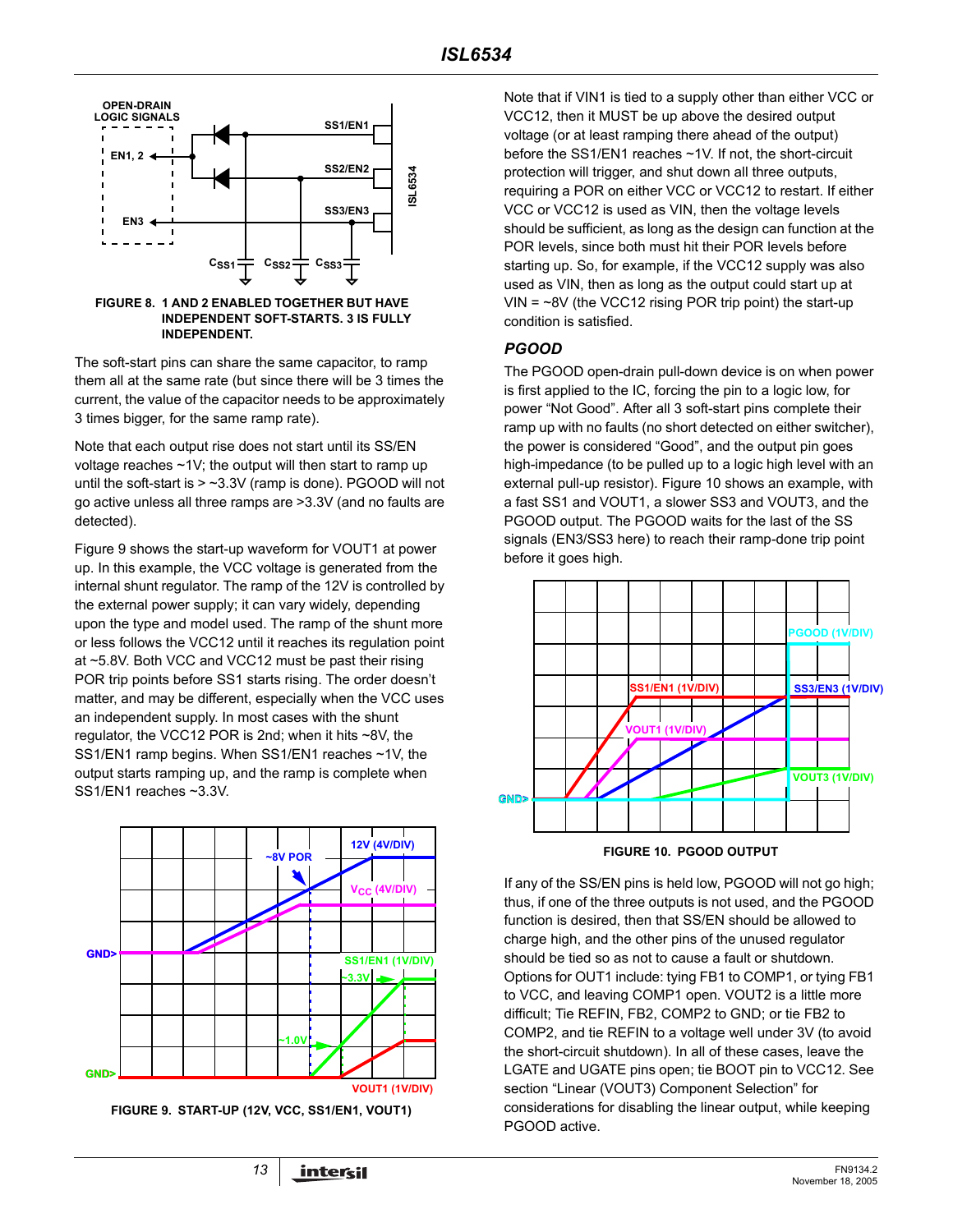Once the power is "Good", PGOOD will pull low if any of the 3 SS/EN pins is pulled low. Also, if a short is detected on either switcher, then the PGOOD will pull low, for as long as the condition is there. If VOUT1 or VOUT2 has a short detected which stays there for 1-2 clock pulses, then all three regulators will shut down, and wait for a power-down and up cycle to reset (either VCC or VCC12 (or both) must power down and up). If the short-circuit is not there long enough to shut down, it may still cause PGOOD to go low momentarily. If this causes a system issue, a filter capacitor could be tried; it should be at least several nF to be effective.

Note that this is not a full-feature PGOOD; it is not directly monitoring if the VOUT1 or VOUT2 drops below a set UV level; it only checks for the simple short-circuit condition, via the COMP pins. And it is not monitoring VOUT3 at all. So it is a good indication that all three outputs have ramped up, but it is less useful as a monitor from that point on.

Since PGOOD is an open-drain pull-down device, it usually requires an external pull-up resistor; however, if the pin is not used, no resistor is necessary. A value in the range of 1kΩ to 10kΩ is typical.

### *POR*

Both the VCC (5V) and VCC12 (12V) are monitored for Power-On-Reset, as shown in the Specification Table. The two POR outputs are logically gated together, such that both have to be above their rising trip points to enable the SS/EN ramps to start (if they are not held low) and then enable each output. Either POR output can go below its falling trip point to disable all outputs, and then back to restart the enable operation.

### *Shunt Regulator*

The ISL6534 must have both a 12V (for VCC12) and a 5V power supply (for VCC); both must be above their respective POR rising trip points to enable the outputs to start switching. The shunt regulator (nominal 5.8V) was designed for those systems that do not have a 5V supply available; the range of the shunt (5.6V to 6.0V) was designed not to overlap the usual 4.75V to 5.25V range of typical power supplies. An external resistor between VCC12 and VCC is required; a typical value of 150Ω is the recommended starting value (it may change due to other factors, such as VCC12 voltage, VBS voltages, oscillator frequency, etc.). The dissipation of the resistor is approximately 1/4W; it needs to be sized accordingly. For example, 12V - 5.8V = 6.2V across the 150 $\Omega$  resistor is 41mA; P = IV = 0.256W. Several low-power resistors in parallel can also be used. See Figure 11.

In either case, both VCC and VCC12 pins have small decoupling capacitors (typically 1.0 to 10.0µF); they should each be located near their pin, with a via to the GND plane.



#### **FIGURE 11. SHUNT REGULATOR AND DECOUPLING CAPACITORS FOR VCC AND VCC12 PINS**

### *Short-Circuit Protection*

There is no current sensing or  $r_{DS(ON)}$  sensing or undervoltage sensing on the ISL6534. However, if either Channel 1 or 2 output is shorted while active, there is a simple detection on the error amp COMP output that implies either overcurrent or undervoltage; the PGOOD pin goes low immediately. If the condition persists for 1-2 internal clock cycles (3-6µs at 300kHz), then ALL 3 Outputs are latched off, requiring either a VCC or VCC12 POR to restart. The protection was not designed to work for the case of powering up an output into a short-circuit, and there are limitations on detecting applied shorts. Note that the linear regulator has no short-circuit protection.

See Application Considerations for more details.

### *Oscillator*

The internal oscillator is nominally 300kHz (±20% tolerance) with no external components required (tie FS\_SYNC pin to GND), as measured at either of the LG or UG pins. To run faster, a resistor from FS\_SYNC pin to GND will speed up the frequency. See Figure 12 for a curve that shows the frequency versus resistor value. Since the curve is steep as it approaches 300kHz, operation in this area is not recommended if the exact frequency is important.

Since this pin has several functions muxed onto it, it is important that they do not interfere with each other. Thus, the circuit that looks for the resistor will shut off (and default to the 300kHz) if it doesn't see a current in the expected range. There should not be any excessive capacitive loading on the pin either, and if a resistor is used, it should be located very close to the FS\_SYNC pin, and its connection to GND should be near the IC GND, and away from the output stage power GND, to minimize jitter.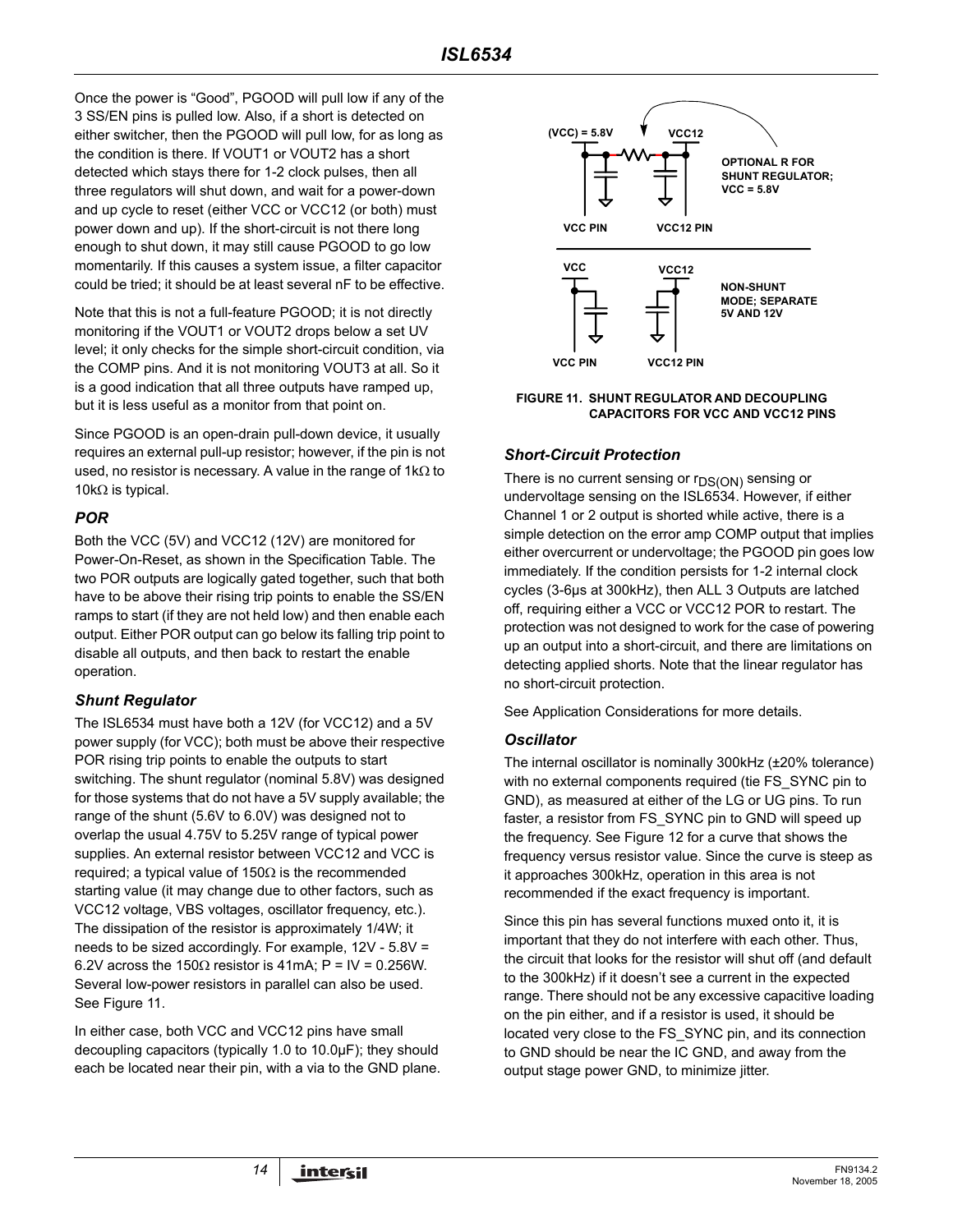

**FIGURE 12. TYPICAL CLOCK PERIOD vs FS\_SYNC RESISTOR TO GND**

#### *SYNC*

With multiple switching regulators running on the same board at similar, but independent frequencies, there may be interference between them; a "beat" frequency can develop, based on the difference between the two frequencies. To avoid this situation, the ISL6534 has a synchronization circuit that will read an external frequency, and make the ISL6534 follow it. The typical circuit involves taking the LG (Lower Gate) signal from another regulator, going through a series 10kΩ resistor (to limit the current), and connecting to the FS SYNC pin (with no other resistors attached). Within a few internal clock cycles, the ISL6534 will lock-in to the new frequency, and run normally as if it were programmed to run there. If the signal is lost for any reason, after a set number of clock cycles, the ISL6534 will go back to its default internal frequency. Note: Do not use the oscillator of another regulator directly, since the ISL6534 will scale it up by 4 to match its own internal oscillator; using the LGATE signal will allow the ISL6534 to match its LGATE to the same frequency. See Figure 13.

Note that the SYNC circuit expects to see a stable frequency, and can be fooled by variations. For example, if the gate signal used has both leading and falling edge modulation, that might cause some confusion. Skipping clock cycles completely may also be misinterpreted as a much longer period. The SYNC circuit was designed to work over a range of 300kHz to 1MHz.



**FIGURE 13. CONNECTION OF FS\_SYNC TO THE LGATE OF ANOTHER SWITCHING REGULATOR**

# *Application Considerations*

#### *Decoupling Capacitors*

Both the VCC12 and VCC pins should have a decoupling ceramic capacitor (typical values are 1 - 10µF), located as near to the pin as possible, and with the GND connection as a via to a wide GND plane. A low-value resistor in series with the capacitor may help isolate the switching noise from the power supply from affecting the capacitor, especially if either pin is sharing a power supply with other noisy circuits (adding a resistor in series with the shunt regulator resistor gives no advantage).

### *SS\_EN Capacitors*

The basic formula for the soft-start is:

$$
t = C \cdot \frac{dV}{I_{SS}}
$$

where

t is the soft-start ramp time C is the external capacitor to GND on the SS pin dV is the voltage the ramp charges up to (nominal value is 3.3V) I is the charging current (nominal 30µA). Or:

time (in ms) =  $110 * C$  (in  $\mu$ F).

Plugging in the known values, and adjusting units, time (in ms) = 110  $*$  C (in  $\mu$ F). So, for example, a 0.1 $\mu$ F capacitor will give a ramp time of 11ms, and a 1.0µF capacitor will give a ramp time of 110ms, which is around the practical maximum value allowed, before noise and leakage and other factors start affecting the formula. Faster ramps are allowed, as long as the input supplies are capable of charging the output capacitors (and possibly the load currents, if present at power-up), without drooping too much (for example, if either the 5V or 12V supply is dragged down below its POR falling trip point, because of output loading, that might indicate that the output ramp is too fast (or perhaps bigger input capacitors are needed, or possibly other explanations as well).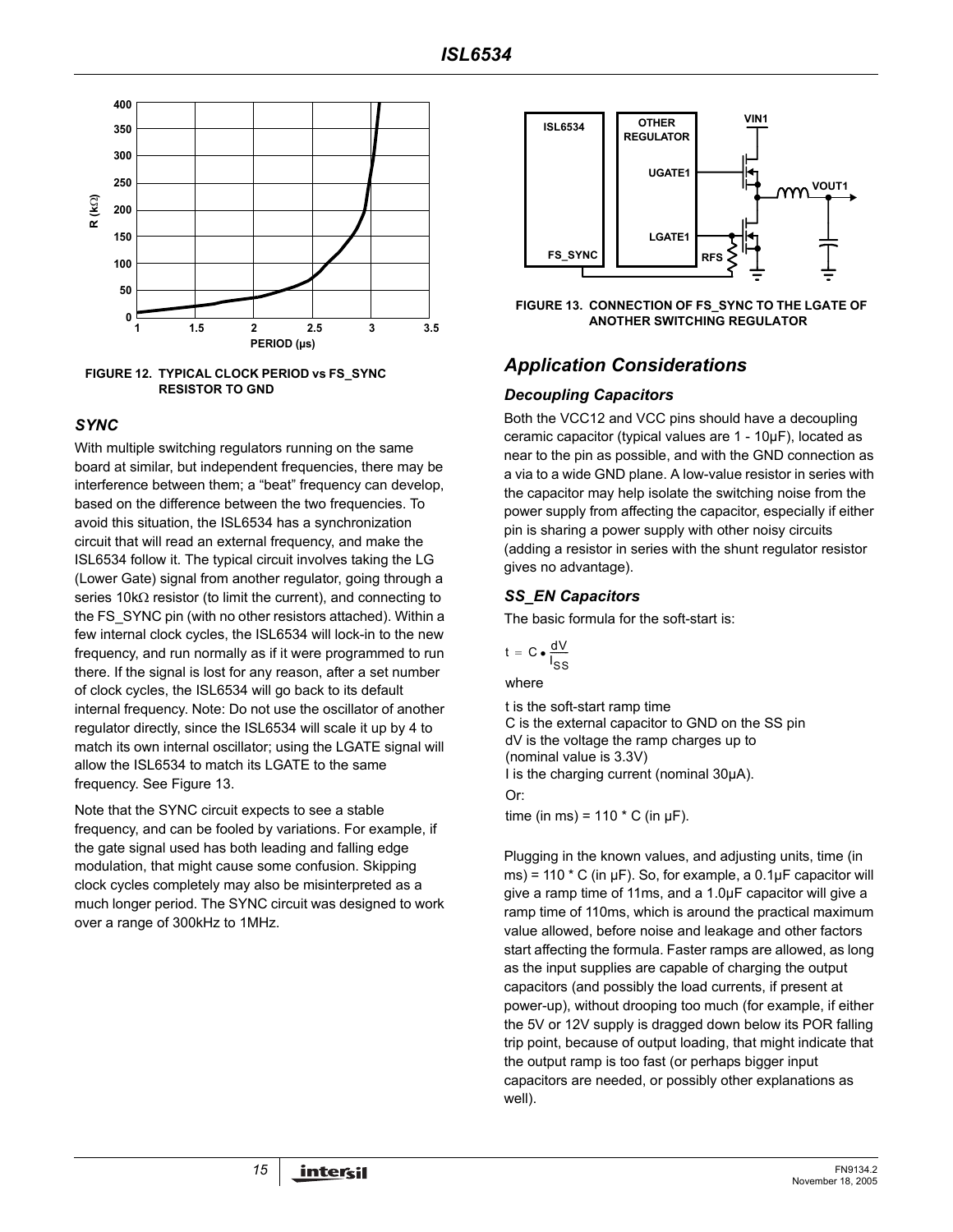The above formula determines how long the Soft-Start ramp time is. But since the outputs don't turn on until the SS/EN pin reaches ~1V, that means the actual time the output ramps is only ~70% of the total SS ramp. Figure 9 shows an example; SS1/EN1 ramps from 0 and 1V, before the VOUT1 ramp starts; but they both end at the same time. If the SS ramp was 3.3ms long, the output ramp would be about 2.3ms long.

Each of the three regulators can have its own independent ramp rate, as well as their own independent enable function (pulling one of the SS/EN pins below 1V nominal will shut down that output). Two or three pins can be tied together to share a common ramp and enable; but there are now two or three times the current charging a single cap, so the formula should be adjusted accordingly. If you need the same ramp rate, but separate enable functions, then don't share the capacitor; just use the same value capacitor on each, which will still allow independent enabling. If you need different ramp rates, but want to share a single enable signal, you will probably need to connect a separate pull-down FET to each pin, and just drive their gates from a common signal, or use diodes to isolate a single FET to multiple pins (as previously shown in Figures 7 and 8).

### *VREF/REFOUT Capacitors*

The VREF output may require a small capacitor to GND to remain stable; 1.0µF is recommended. If the output is not used (for example, in DDR mode, where if VOUT1 is divided down for REFIN); it could be left open, but the additional noise and current draw may be objectionable. So even then, a capacitor is recommended.

The REFOUT output is similar; a 0.1µF capacitor is recommended.

### *Linear (VOUT3) Component Selection*

Once the VIN3 and VOUT3 levels are defined, the NFET is chosen to handle the output load current and the power dissipation it creates. The power is determined by:

 $Power = (VIN3 - VOUT3) \cdot ILOAD$ 

Even if the FET is in a good thermal package (such as a D-PAK), the mounting of the FET will determine how much power dissipation is allowed. If simply placed on a pad on an FR4 board, the dissipation will be limited by the area of the pad; the more area, the lower the temperature will be. The recommendation is to use large plane areas, as well as thermal vias to the back of the board, plus additional area there, if possible. Even then, power dissipation is usually limited to 1W or so, which would give 1A (assuming a 1V drop from VIN3 to VOUT3).

It is not recommended to parallel two FETs in order to get higher current or to spread out the heat; the FETs would need to be well-matched in order to share the current equally without any additional circuitry. In addition, the DRIVE3 pin output was not sized to drive multiple FET gates; it may take

longer to charge or discharge the gates during transients. Similar problems will occur if two FETs are placed in series; the currents will be equal, but the voltage across each will not match without additional circuitry. Acceptable solutions include adding a heat sink or airflow, finding or creating an input voltage closer to the output voltage, reducing the load current (or raising the output voltage), adding a 2nd complete linear output (and splitting the load between the two) or replacing the linear with a switcher.



#### **FIGURE 14. LINEAR (VOUT3) REGULATOR COMPONENT SELECTION**

The output capacitor  $C_{\text{OUT3}}$  should be chosen for output filtering and transient response needs. However, the output capacitor also affects the stability of the regulator, so the choice is limited to a range of acceptable values, which include the capacitance and its ESR (Effective Series Resistance). See Figure 14.

The input capacitance  $C_{1N3}$  is chosen to keep the input supply from changing too much when the output current load changes; this is related to transient response.

The resistor ratio is chosen to divide the desired output voltage down to make the FB3 pin = 0.6V. First choose R1; 1k $\Omega$  is a good typical value. In the equation below, plug in the value of FB3 from the Specification Table, and the desired VOUT3 value, and solve for R2.

$$
R2 = \frac{FB3 \cdot R1}{VOUT3 - FB3}
$$

Compensation components R3 and C3 are chosen to make the output stable under the conditions being used. Choose the values to add a zero around 30kHz to cancel a pole. Values of 4.75K and 6800pF are a good starting point.

If the Linear output is not used, then tie DRIVE3 to FB3 to terminate them; no other components are needed. There are then several options for SS/EN3. If PGOOD is not being used, SS/EN3 can be tied to GND to disable the linear (and PGOOD). If you need PGOOD to be active for the switchers VOUT1 and VOUT2, then SS/EN3 can be left open for a very fast ramp, or it can be tied to tied to SS/EN1 or SS/EN2 (but remember that SS/EN3 adds charging current, so make the cap bigger). It is not recommended to tie SS/EN3 to VCC.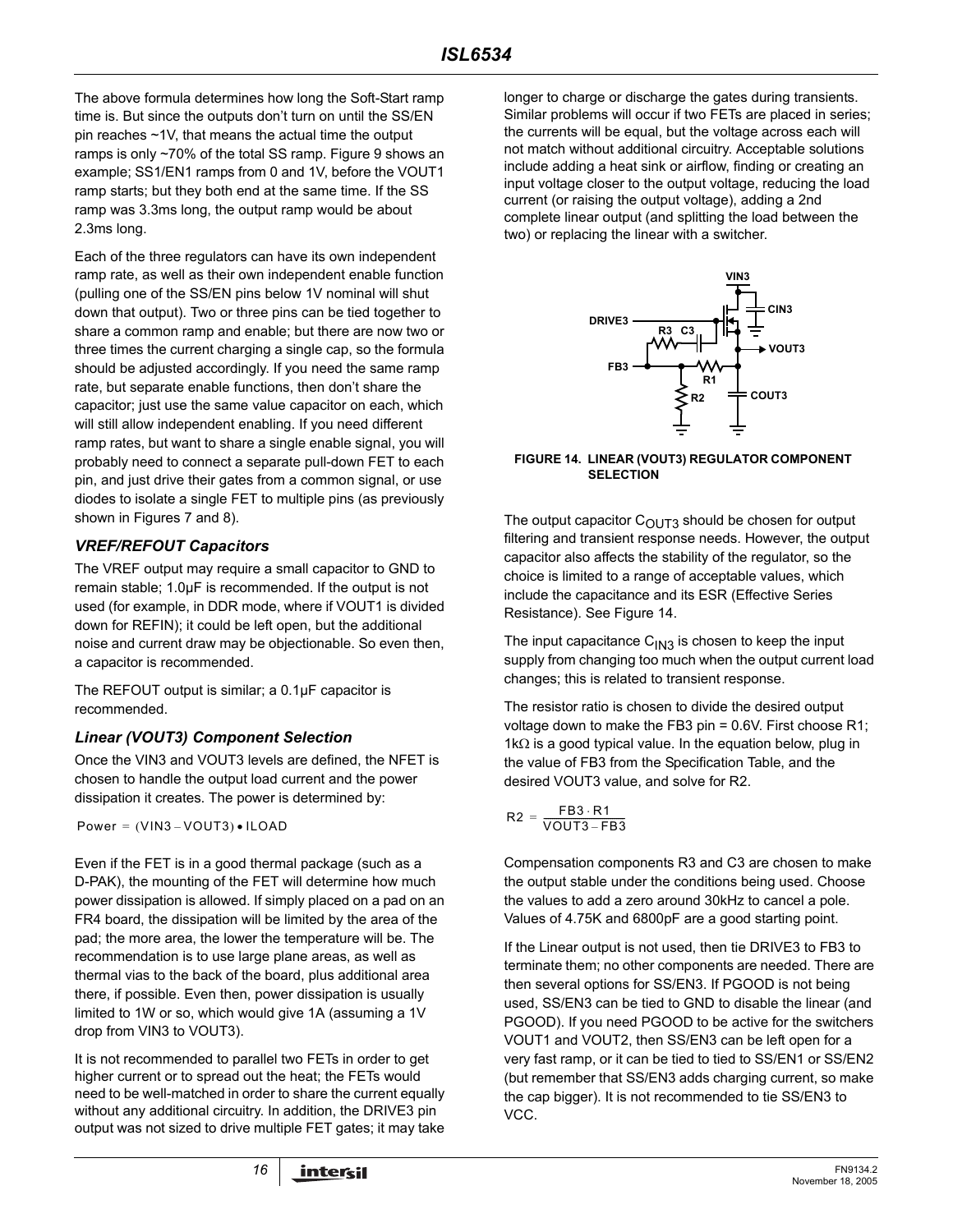A possible side benefit of tying off the linear is gaining additional control over the PGOOD timing. Using one of the above methods, the PGOOD will become active after the 2nd switcher ramps up. But if you want to add a delay after that, one way to do it is to add a cap on SS/EN3, and make the ramp longer than the other two; then PGOOD would not become active until the longest one finishes, effectively creating a delay (from when SS/EN3 starts). Another option is to externally hold down SS/EN3, and then release it after a fixed delay, with or without an additional ramp delay. Externally switching SS/EN3 to GND can also make PGOOD go inactive, without having to shut down VOUT1 or VOUT2.

The maximum VOUT3 voltage allowed is determined by several factors: the power dissipation, as described earlier; the input voltage available, the DRIVE3 voltage, and the FET chosen. The voltage can't be any higher than the input voltage available; let's assume we use 12V. The DRIVE3 voltage is driven from the VCC12 rail; allowing for headroom, the typical maximum voltage is 9V (lower as VCC12 goes to its minimum). So the maximum output voltage will be a  $V_{GS}$ drop below the 9V (which includes the FET threshold voltage), at the maximum load current, as determined by the FET characteristics. So a practical value around 7-8V is possible.

This is a low drop-out linear regulator. For any input voltage below the maximum above, where the DRIVE3 voltage is not limited by the FET threshold voltage, the drop-out is determined mainly by the FET  $V_{DS}$  voltage drop. In other words, the maximum voltage drop across the FET at the maximum load current is what determines the Vin - Vout difference. This can be less than 0.1V for big FETs or relatively low max current ratings.

### *Connecting One Input from Another Output*

Often, one of the 3 outputs generated is used as the input voltage to a 2nd (and perhaps 3rd); the general case includes inputs or outputs of other IC regulators as well. This can be done, with a few precautions in mind.

- 1. The first output must be designed and sized for its own load current, plus the expected input current of the other channels.
- 2. The sequencing of the outputs must be consistent. The first output cannot be disabled or have a much slower SS/EN ramp than the input channel, in order to take full advantage of the soft-start. If the VIN is not present when the 2nd regulator tries to start up, that can be interpreted as a short-circuit, and the whole IC could be shut down.
- 3. The output capacitor of the first is now also the input capacitor of the 2nd, so it needs to be chosen and sized for both conditions. For example, transients on the first output show up on the input of the 2nd; and input current transients on the 2nd can affect the output of the first. There may also be trade-offs of the placement of the

various capacitors; some might be near the output FETs of the first, and some near the input FETs of the 2nd.

4. The linear regulator has no short-circuit protection. However, if VIN3 is connected to one of the switcher outputs, a short on the linear output may be detected; but it is subject to all the cautions mentioned in the SHORT-CIRCUIT PROTECTION section.

#### *Feedback Compensation*

The compensation required for VOUT1 and VOUT2 is similar to many other switching regulators, and the same tools can be used to determine their component values. VOUT1 and VOUT2 are similar with respect to the compensation; the only difference is their reference voltages (fixed ~0.6V versus REFIN, which does not directly affect the component values). The schematics show type-3 compensation, which is recommended for the general case; the simpler type-2 compensation is a subset. A simple rule of thumb is that when bulk capacitors are used on the outputs, the ESR is often high enough (10's - 100m $\Omega$ ) to use type-2 compensation. But if only ceramic capacitors (ESR  $\sim$  1's mΩ) or other low-ESR capacitors are used on the outputs, then most likely type-3 will be required. The reference designators in these figures match the equations given in this section, but may not match other figures in this data sheet. Each switcher output should be calculated separately.

### **CAUTIONS:**

- 1. If two (or more) different kinds of output capacitors are used, their effective ESR and capacitor values cannot be easily combined into one for modeling. This can lead to stability problems, and in some cases can also cause unwanted shutdowns during start-up. But the use of different capacitor types for output filters is generally considered a good practice and can improve performance; the key is modeling them accurately.
- 2. There is a restriction on the size of capacitor C2 (see Figure 15; this is the single capacitor from COMP to FB); it is recommended that the capacitor C2 be kept to less than 500 pF. During start-up, with low voltages and limited slew rate, the smaller value will allow for adequate drive current capability. Some designs can and do work with higher values; there are other factors that can affect the performance; this recommendation just minimizes the chances of a start-up problem.
- 3. If the compensation is not properly matched with the rest of the circuit, it is possible that noise coupled from the output can affect the COMP pin, such that it can exceed the voltage and time levels for tripping the output shortcircuit protection. For example, type-3 compensation has high bandwidth, and may not be right for some designs. Choose the appropriate bandwidth and gain to meet the design goals.
- 4. Check with your local Intersil Field Applications for help in choosing compensation values for these special cases; improved tools are available to help calculate values and predict acceptable performance.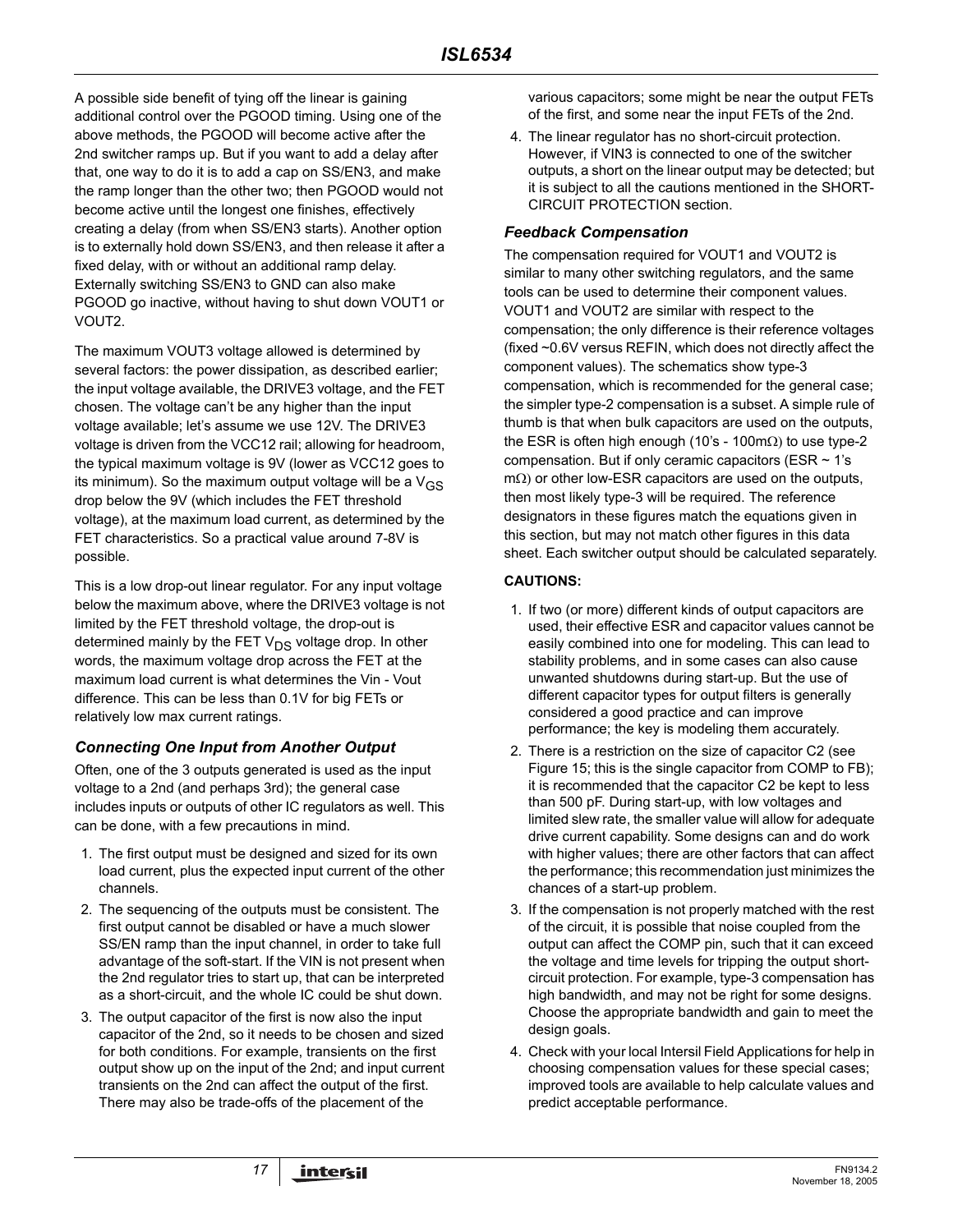# *Feedback Compensation Equations*

This section highlights the design consideration for a voltagemode controller requiring external compensation. To address a broad range of applications, a type-3 feedback network is recommended (see Figure 15).



**FIGURE 15. COMPENSATION CONFIGURATION FOR ISL6534 CIRCUIT**

Figure 16 highlights the voltage-mode control loop for a synchronous-rectified buck converter, applicable to the ISL6534 circuit. The output voltage  $(V_{\text{OUT}})$  is regulated to the reference voltage, VREF. The error amplifier output (COMP pin voltage) is compared with the oscillator (OSC) modified sawtooth wave to provide a pulse-width modulated wave with an amplitude of  $V_{IN}$  at the PHASE node. The PWM wave is smoothed by the output filter (L and C). The output filter capacitor bank's equivalent series resistance is represented by the series resistor E.



**FIGURE 16. VOLTAGE-MODE BUCK CONVERTER COMPENSATION DESIGN**

The modulator transfer function is the small-signal transfer function of  $V_{\text{OUT}}/V_{\text{COMP}}$  This function is dominated by a DC gain, given by d<sub>MAX</sub>V<sub>IN</sub>/V<sub>OSC</sub>, and shaped by the output filter, with a double pole break frequency at  $F_{LC}$  and a zero at  $F_{\text{CF}}$ . For the purpose of this analysis, L and D represent the channel inductance and its DCR, while C and E represents the total output capacitance and its equivalent series resistance.

$$
F_{LC} = \frac{1}{2\pi \cdot \sqrt{L \cdot C}} \qquad F_{CE} = \frac{1}{2\pi \cdot C \cdot E}
$$

The compensation network consists of the error amplifier (internal to the ISL6534) and the external R1-R3, C1-C3 components. The goal of the compensation network is to provide a closed loop transfer function with high 0dB crossing frequency ( $F_0$ ; typically 0.1 to 0.3 of  $F_{SW}$ ) and adequate phase margin (better than 45degrees). Phase margin is the difference between the closed loop phase at  $F_{0dB}$  and 180<sup>o</sup>. The equations that follow relate the compensation network's poles, zeros and gain to the components (R1, R2, R3, C1, C2, and C3) in Figure 15. Use the following guidelines for locating the poles and zeros of the compensation network:

5. Select a value for R1 (1kΩ to 5kΩ, typically). Calculate value for R2 for desired converter bandwidth  $(F_0)$ . If setting the output voltage via an offset resistor connected to the FB pin, Ro in Figure 16, the design procedure can be followed as presented.

$$
R2 = \frac{V_{OSC} \cdot R1 \cdot F_0}{d_{MAX} \cdot V_{IN} \cdot F_{LC}}
$$

6. Calculate C1 such that  $F_{Z1}$  is placed at a fraction of the  $F_{LC}$ , at 0.1 to 0.75 of  $F_{\text{LC}}$  (to adjust, change the 0.5 factor to desired number). The higher the quality factor of the output filter and/or the higher the ratio  $F_{CE}/F_{LC}$ , the lower the  $F_{Z1}$ frequency (to maximize phase boost at  $F_{\text{LC}}$ ).

$$
C1 = \frac{1}{2\pi \cdot R2 \cdot 0.5 \cdot F_{LC}}
$$

7. Calculate C2 such that  $F_{P1}$  is placed at  $F_{CF}$ .

$$
C2 = \frac{C1}{2\pi \cdot R2 \cdot C1 \cdot F_{CE} - 1}
$$

 $\mathsf R$ 

8. Calculate R3 such that  $F_{Z2}$  is placed at  $F_{LC}$ . Calculate C3 such that  $F_{P2}$  is placed below  $F_{SW}$  (typically, 0.5 to 1.0 times  $F_{SW}$ ).  $F_{SW}$  represents the switching frequency. Change the numerical factor to reflect desired placement of this pole. Placement of F<sub>P2</sub> lower in frequency helps reduce the gain of the compensation network at high frequency, in turn reducing the HF ripple component at the COMP pin and minimizing resultant duty cycle jitter.

$$
3 = \frac{R1}{\frac{F_{SW}}{F_{LC}} - 1}
$$
 
$$
C3 = \frac{1}{2\pi \cdot R3 \cdot 0.7 \cdot F_{SW}}
$$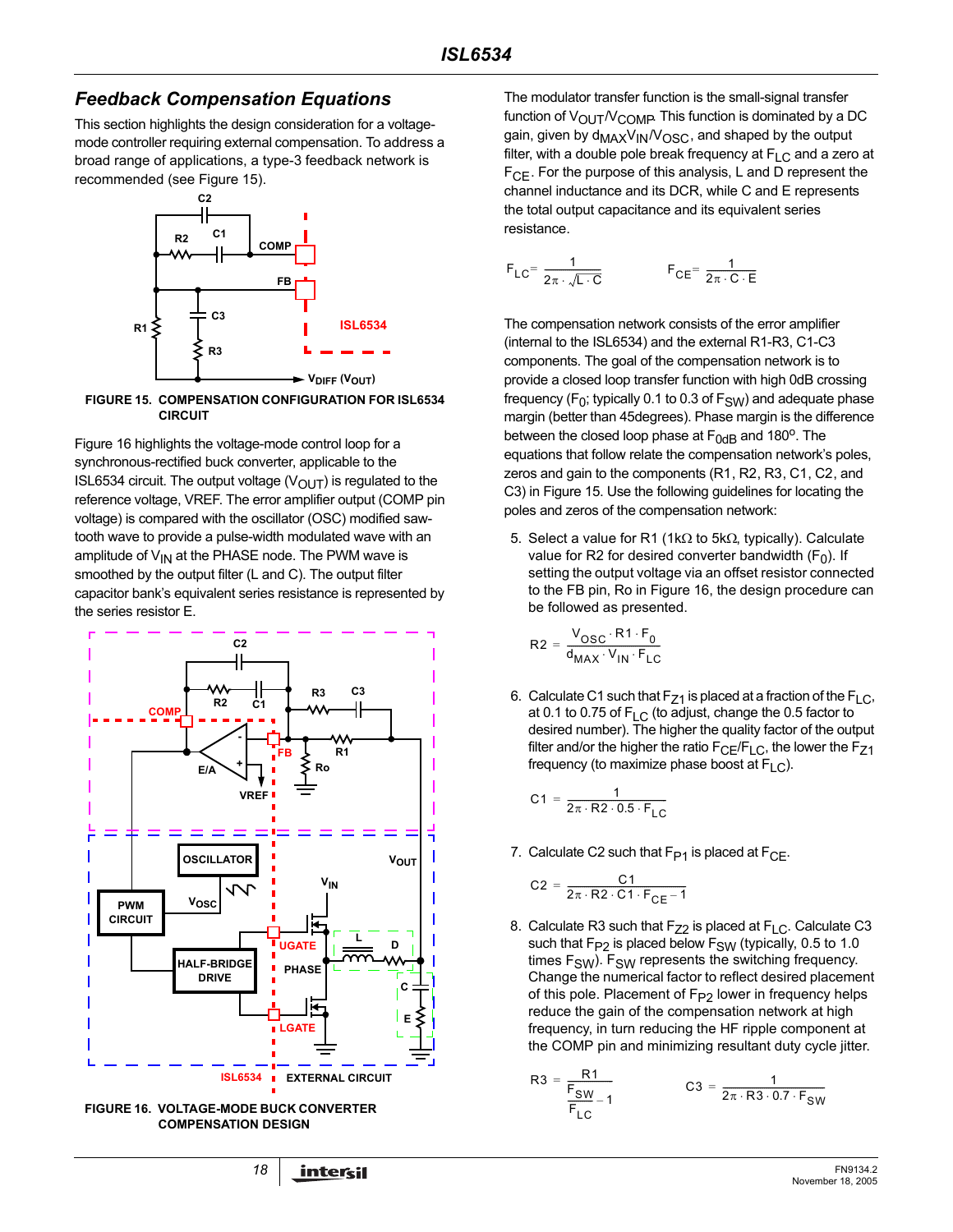It is recommended a mathematical model is used to plot the loop response. Check the loop gain against the error amplifier's open-loop gain. Verify phase margin results and adjust as necessary. The following equations describe the frequency response of the modulator  $(G_{\text{MOD}})$ , feedback compensation ( $G_{FB}$ ) and closed-loop response ( $G_{CI}$ ):

$$
G_{MOD}(f) = \frac{d_{MAX} \cdot V_{IN}}{V_{OSC}} \cdot \frac{1 + s(f) \cdot E \cdot C}{1 + s(f) \cdot (E + D) \cdot C + s^{2}(f) \cdot L \cdot C}
$$
  
\n
$$
G_{FB}(f) = \frac{1 + s(f) \cdot R2 \cdot C1}{s(f) \cdot R1 \cdot (C1 + C2)} \cdot \frac{1 + s(f) \cdot (R1 + R3) \cdot C3}{(1 + s(f) \cdot R3 \cdot C3) \cdot (1 + s(f) \cdot R2 \cdot (\frac{C1 \cdot C2}{C1 + C2}))}
$$
  
\n
$$
G_{CL}(f) = G_{MOD}(f) \cdot G_{FB}(f) \qquad \text{where, } s(f) = 2\pi \cdot f \cdot j
$$

#### **COMPENSATION BREAK FREQUENCY EQUATIONS**

$$
F_{Z1} = \frac{1}{2\pi \cdot R2 \cdot C1}
$$
  
\n
$$
F_{P1} = \frac{1}{2\pi \cdot R2 \cdot \frac{C1 \cdot C2}{C1 + C2}}
$$
  
\n
$$
F_{Z2} = \frac{1}{2\pi \cdot (R1 + R3) \cdot C3}
$$
  
\n
$$
F_{P2} = \frac{1}{2\pi \cdot R3 \cdot C3}
$$

Figure 17 shows an asymptotic plot of the DC-DC converter's gain vs. frequency. The actual Modulator Gain has a high gain peak dependent on the quality factor (Q) of the output filter, which is not shown. Using the above guidelines should yield a compensation gain similar to the curve plotted. The open loop error amplifier gain bounds the compensation gain. Check the compensation gain at  $F_{P2}$  against the capabilities of the error amplifier. The closed loop gain,  $G_{CL}$ , is constructed on the loglog graph of Figure 17 by adding the modulator gain,  $G_{\text{MOD}}$  (in  $dB$ ), to the feedback compensation gain,  $G_{FB}$  (in dB). This is equivalent to multiplying the modulator transfer function and the compensation transfer function and then plotting the resulting gain.





A stable control loop has a gain crossing with close to a -20dB/decade slope and a phase margin greater than 45 degrees. Include worst case component variations when determining phase margin. The mathematical model presented makes a number of approximations and is generally not accurate at frequencies approaching or exceeding half the switching frequency. When designing compensation networks, select target crossover frequencies in the range of 10% to 30% of the switching frequency,  $F_{SW}$ .

### *FET Selection (VOUT1, VOUT2)*

The typical FET expected to be used will have a low  $r_{DS(ON)}$ (5-10mΩ) and a low V<sub>GS</sub> (Gate-to-source threshold voltage; 1-2V). It can be packaged in a thermally enhanced SO-8 IC package (where the drain leads are thermally connected to the leadframe under the die, or similar approaches), or even in more conventional power packages (D-PAK). If the FETs are surface mounted to the PCB, with only the area of the power planes to conduct the heat away, then the maximum load current will be limited by the thermal ratings under those conditions. Using conventional heatsinks or sufficient airflow can extend the limit of dissipation.

FETs can be paralleled for higher currents; this spreads the heat between the FETs, which helps keep the temperature lower. However, the gate driver is now driving twice the gate capacitance, so there will be more dissipation in the ISL6534 gate drivers. It is recommended that parallel FETs be the same part number; even though they may not match exactly, it is more likely than using two different parts. In particular, the  $r_{DS(ON)}$  of each helps determine the relative current sharing; the gate threshold and the internal gate resistance helps determine the turn on and off characteristics.

Typical values for maximum current (based on 8-pin SOIC FETs surface-mounted on PCB, with no heatsinks or airflow) are 5A for a dual FET; 10A for single FETs for upper and lower; and 20A for two FETs in parallel for both upper and lower. These are just rough numbers; many factors affect it, such as PCB board area available for heatsinking planes, how close other dissipative devices are, etc.

In general (and especially for short UGATE duty cycles, such as converting 12V input down to 1V or 2V outputs), the upper FET should be chosen to minimize the Gate charge, since switching losses dominate. Since the lower FET is on most of the time, low  $r_{DS(ON)}$  should be the main consideration for it.

Note that the LGATE driver is sourced from the VCC12 input; it is not necessary to use a very low threshold lower FET device; for example, the difference in  $r_{DS(ON)}$  between a 1V and 2V threshold, with a 12V gate voltage is very small; the curve for  $r_{DS(ON)}$  versus  $V_{GS}$  is already flattening out around 10V. And, in fact, a too-low threshold voltage can cause a transition problem. As LGATE goes to GND to turn off, (and UGATE starts to turn on), it only takes a couple of volts of noise or ringing or coupling in the LGATE to turn it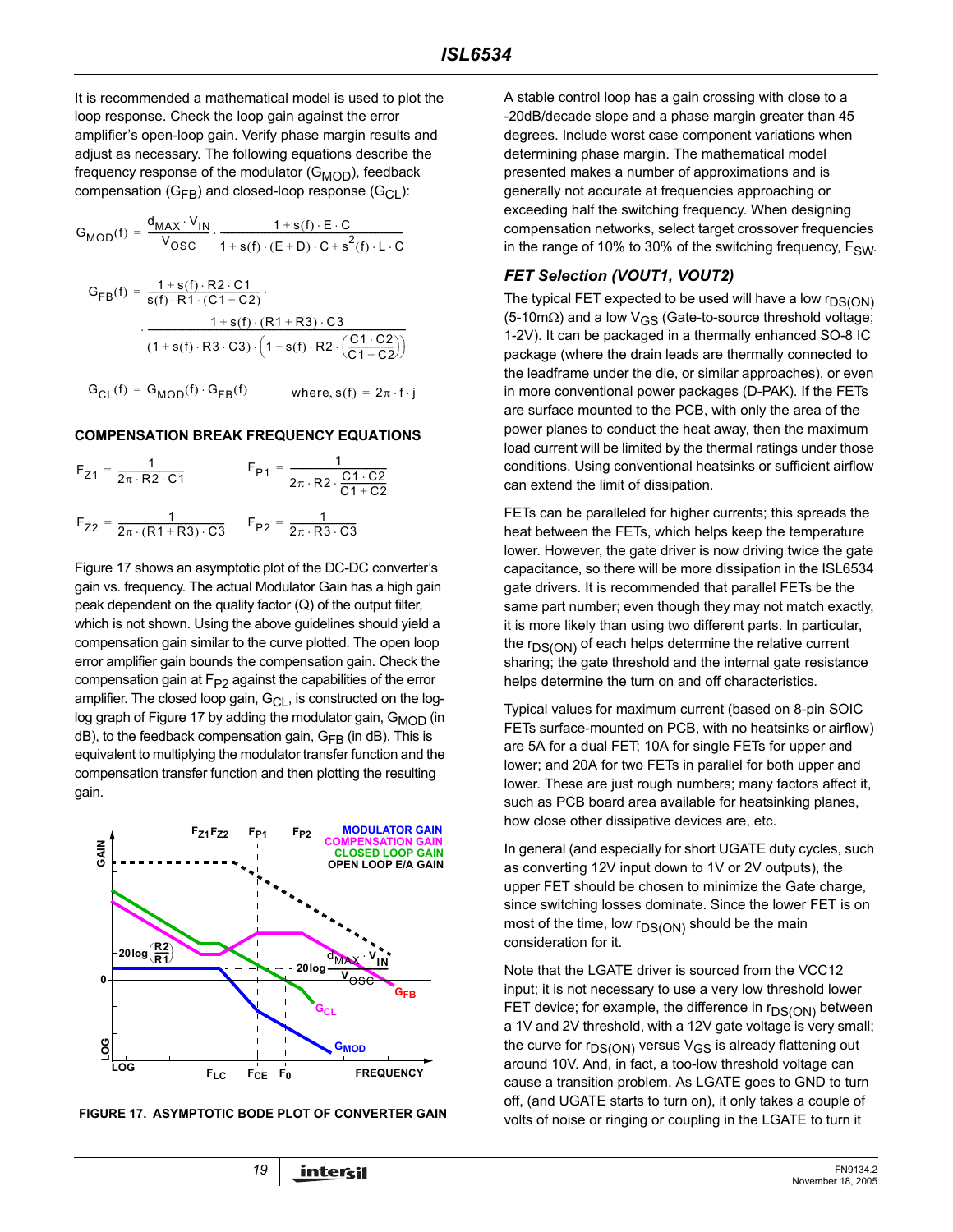back on momentarily, causing large shoot-through currents, and hurting efficiency.

For extreme cases (such as high current (>20A using parallel lower FETs) and low threshold (~1V)), one possible solution is to capacitive-couple the LGATE; Figure 18 shows one implementation. The zener reverse drop on the left (~3V) and the forward drop of the zener on the right level shifts the LGATE down about to about -4V when off, which keeps Q2 off better; the downsides are the extra components, and the lowered LGATE high voltage (shifted from 12V down to  $~8$ V).



**FIGURE 18. CAPACITIVE-COUPLED LGATE**

The ISL6534 requires 2 N-Channel power MOSFETs for each switcher output. These should be selected based upon  $r_{DS(ON)}$ , gate supply requirements, and thermal management requirements. The following are some additional guidelines.

In high-current applications, the MOSFET power dissipation, package selection and heatsink are the dominant design factors. The power dissipation includes two loss components; conduction loss and switching loss. The conduction losses are the largest component of power dissipation for both the upper and the lower MOSFETs. These losses are distributed between the two MOSFETs according to duty factor (see the equations below). Only the upper MOSFET has switching losses, since the FET body diode (or optional external Schottky rectifier) clamps the switching node before the synchronous rectifier turns on.

$$
P_{\text{UPPER}} = I_0^2 \times r_{DS(ON)} \times D + \frac{1}{2} I_0 \times V_{\text{IN}} \times t_{SW} \times F_5
$$
  
 
$$
P_{\text{LOWER}} = I_0^2 \times r_{DS(ON)} \times (1 - D)
$$

Where: D is the duty cycle =  $V_O/V_{IN}$ ,  $t<sub>SW</sub>$  is the switching interval, and Fs is the switching frequency.

These equations assume linear voltage-current transitions and do not adequately model power loss due the reverserecovery of the lower MOSFETs body diode. The gate-charge losses are dissipated by the ISL6534 and don't heat the MOSFETs. However, large gate-charge increases the switching interval,  $t_{SW}$  which increases the upper MOSFET switching losses. Ensure that both MOSFETs are within their maximum junction temperature at high ambient temperature by calculating the temperature rise according to package thermal-resistance specifications. A separate heatsink may be necessary depending upon MOSFET power, package type, ambient temperature and air flow.

Standard-gate MOSFETs (typically 30V breakdown and 20V maximum gate voltage) are normally recommended for use with the ISL6534, especially since 12V is expected to be available to drive the gates. However, logic-level gate MOSFETs can be used under special circumstances. The input voltage, upper gate drive level, and the MOSFETs absolute gate-to-source voltage rating determine whether logic-level MOSFETs are appropriate.

Figure 19 shows the upper gate drive (BOOT pin) supplied by a bootstrap circuit from VCC12. The boot capacitor,  $C_{\text{BNOT}}$  develops a floating supply voltage referenced to the PHASE node. This supply is refreshed each cycle to a voltage of VCC12 less the boot diode drop  $(V_D)$  when the lower MOSFET, Q2 turns on. A logic-level MOSFET can only be used for Q1 if the MOSFET's absolute gate-to-source voltage rating exceeds the maximum voltage applied to VIN = VCC12. A a lower voltage supply (such as 5V) can also be used for bootstrapping, which would allow for a lower gate voltage rating; but only if the lower voltage is still high enough to turn the upper FET on hard enough. For Q2, a logic-level MOSFET can be used if its absolute gate-tosource voltage rating exceeds the maximum voltage applied to VCC12; but very low thresholds can cause problems.



#### **FIGURE 19. UPPER GATE DRIVE - BOOTSTRAP OPTION**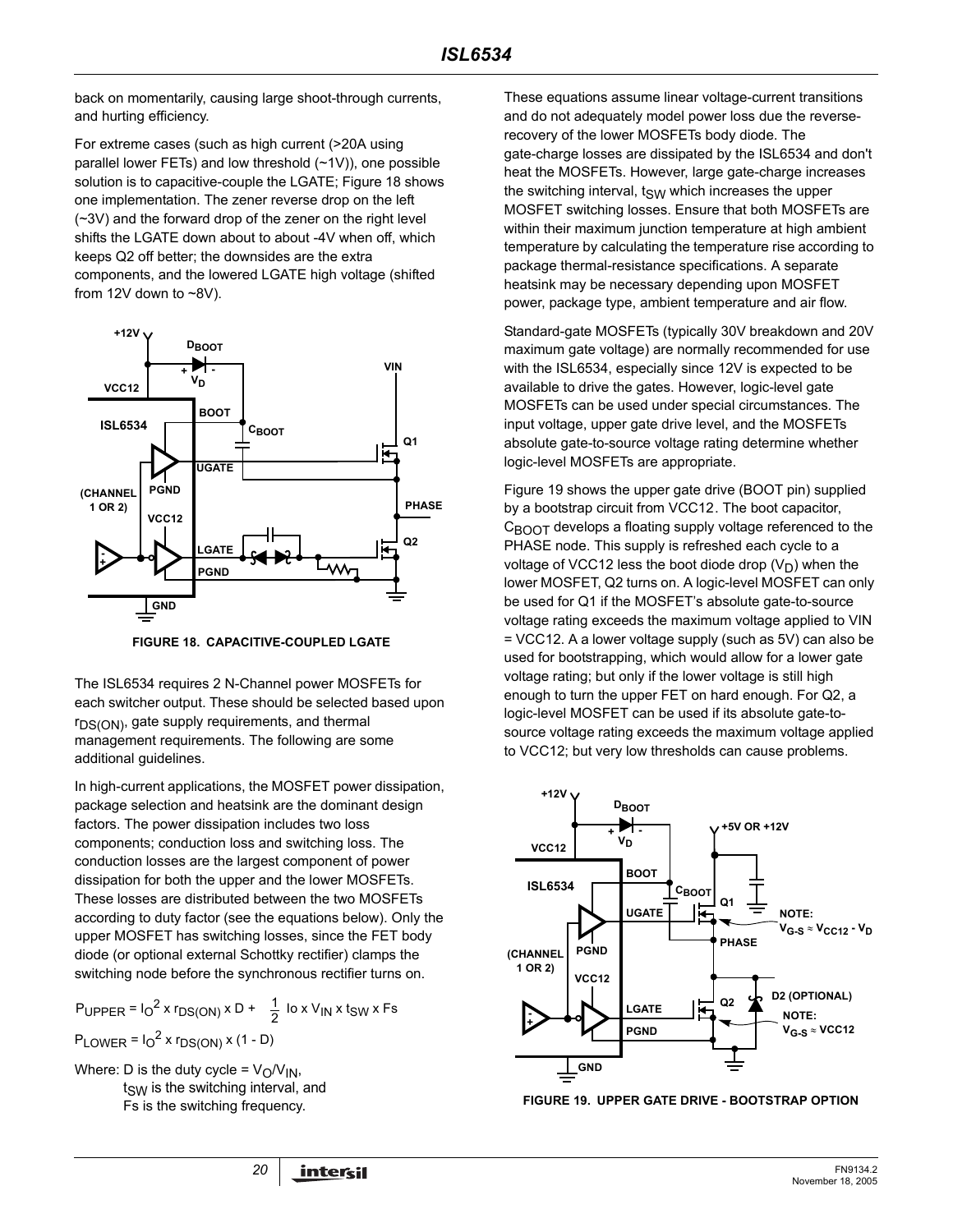Figure 20 shows the upper gate drive supplied by a direct connection to VCC12. This option should only be used in converter systems where the main input voltage is +5 VDC or less. The peak upper gate-to-source voltage is approximately VCC12 less the input supply. For +5V main power and +12 VDC for the VIN bias, the gate-to-source voltage of Q1 is 7V. A logic-level MOSFET may be a good choice for Q1 (again, check the max gate voltage ratings) and a logic-level MOSFET can be used for Q2 if its absolute gate-to-source voltage rating exceeds the maximum voltage applied to VCC12.



**FIGURE 20. UPPER GATE DRIVE - DIRECT VCC12 DRIVE OPTION**

### *Bootstrap Trade-offs*

Bootstrapping to 12V requires that the upper FET have a maximum gate-source rating of greater than 12V. Since the LGATE output is sourced from the VCC12 supply in all cases, the lower FET must also have the high rating. So this may rule out using some 20V breakdown FETs that have gate ratings of 12V or less.

Figure 19 shows the diode  $D_{\text{BOOT}}$  and bootstrap capacitor  $C_{\text{BODT}}$ . A small capacitor (~1µF; not shown) is sometimes used as a local decoupling cap to GND; it should be placed near the anode of the diode to GND.

The anode of the diode is shown tied to VCC12, but it can also connect to VCC (even in the shunt regulator mode in some cases) or to VIN or to another appropriate supply. If the shunt voltage is used for bootstrapping, it does increase the current used in the shunt; check that the shunt voltage is not affected; if it is, a lower value of shunt resistor may be necessary.

Figure 20 shows the direct hookup; the advantage is that two components ( $D_{\text{BOOT}}$  and  $C_{\text{BOOT}}$ ) are not needed; a possible disadvantage is that the VCC12 may not be the optimum voltage for efficiency (perhaps a bootstrap diode/capacitor to 5V would be better, for example).

The PHASE node is not brought into the ISL6534, so there is no way to reference the gate voltage to it, as is often done in other regulators. The considerations for the BOOT2 pin are identical to BOOT1; but since they may have different VIN, VOUT, FETs, etc., the preferred solution for each output may be different for any given system.

The voltage required on  $V_{\text{BOOT}}$  (Bootstrap Voltage; the diode anode) depends primarily on the upper NFET  $r_{DS(ON)}$ and  $V_{th}$ . A high voltage makes the  $r_{DS(ON)}$  as low as possible, which should help the overall efficiency; however, the high voltage makes the switching power in the gate driver higher, which lowers the efficiency. So the net overall effect is a trade-off between the two. At the other extreme, a low voltage must be at least as high as the FET threshold voltage, plus a few volts of overdrive, in order to turn on the NFET hard enough to source the maximum load current. So the  $r_{DS(ON)}$  is not as low, hurting the efficiency, but the gate driver power is lower, which helps the efficiency.

Since the gate driver power is a function of (voltage)<sup>2</sup>, the theoretical optimum  $V_{\text{BODT}}$  voltage is to make it only high enough to turn on the NFET to handle the maximum load. However, since there are usually only a few available power supplies to choose from, the user often must compromise. And sometimes the only supply available is the same one used for VIN, which may be good for one term, but not as good for the other.

The size of the bootstrap capacitor can be chosen by using the following equations:

$$
C_{\text{BOOT}} \geq \frac{Q_{\text{GATE}}}{\Delta V}
$$
 and  $Q_{\text{GATE}} = \frac{N \cdot Q_{\text{G}} \cdot V/N}{V_{\text{GS}}}$ 

where

N is the number of upper FETs

 $Q_G$  is the total gate charge per upper FET

VIN is the input voltage

VGS is the gate-source voltage (usually VIN - diode drop)

∆V is the change in boot voltage before and immediately after the transfer of charge; typically 0.7V to 1.0V

$$
C_{\text{BOOT}} \geq \frac{Q_{\text{GATE}}}{\Delta V} = \frac{N \cdot Q_{\text{G}} \cdot \text{VIN}}{V_{\text{GS}} \cdot \Delta V} = \frac{1 \cdot 33 \cdot 12}{11 \cdot 0.7} = 0.051 \mu \text{F}
$$

The last equation plugs in some typical values:  $N = 1$ ; Q<sub>G</sub> is 33nC, VIN is 12V, V<sub>GS</sub> is 11V,  $\Delta V_{\text{max}}$  = 1V. In this example,  $C_{\text{BNOT}} \geq 0.051 \mu$ F. This value is often rounded up to 0.1 $\mu$ F as a starting value. The bootstrap capacitors usually need to be rated at 16V, to handle the typical 12V boot.

In general, as the number of FETs or the size of the FETs increases (which usually makes  $Q_G$  larger) or if VIN or the bootstrap supply (if not VIN) increases (for example, from 5V to 12V), these all require that  $C_{\text{BOOT}}$  become larger.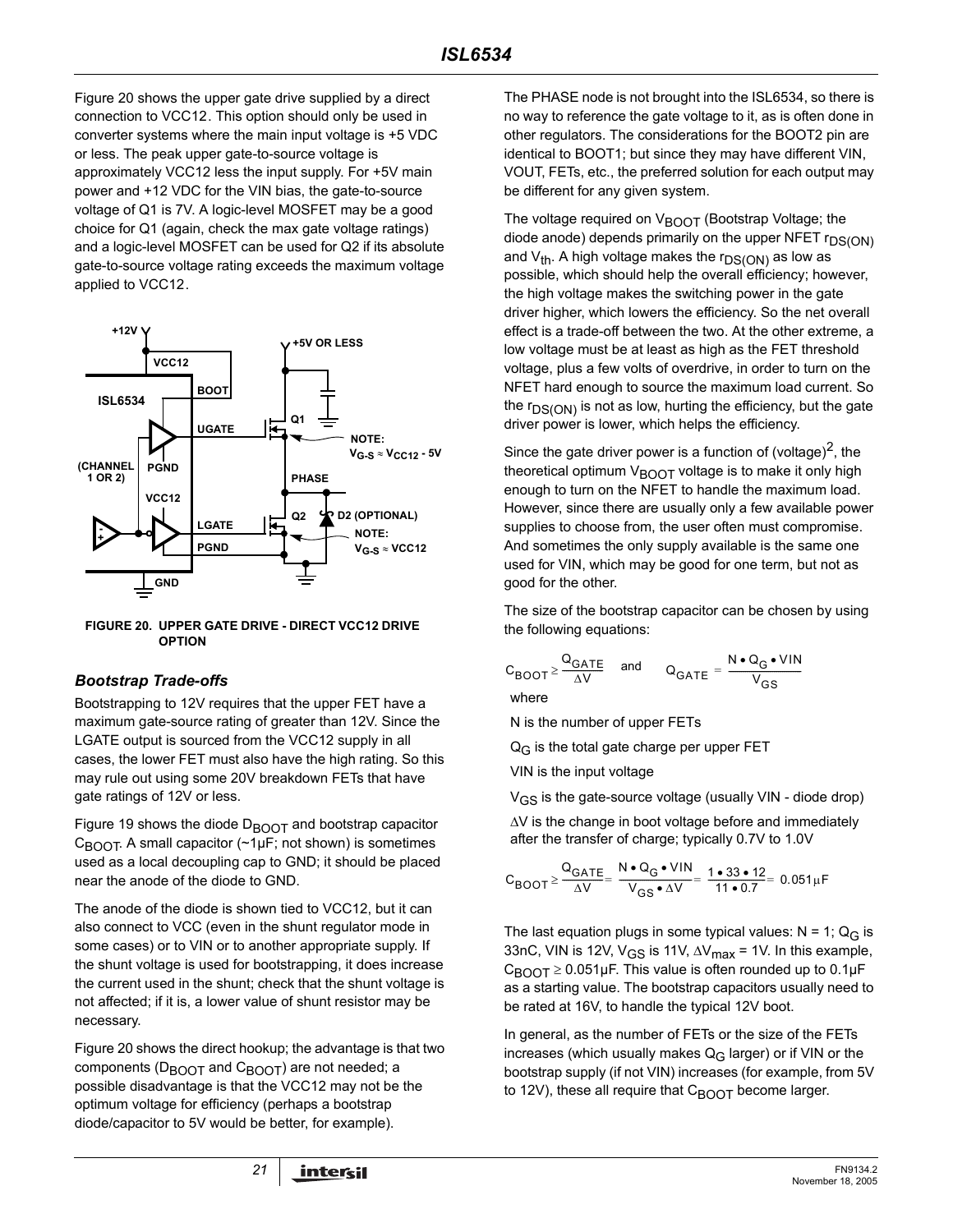### *Output Inductor Selection*

The output inductor is selected to meet the output voltage ripple requirements and minimize the converter's response time to the load transient. The inductor value determines the converter's ripple current and the ripple voltage is a function of the ripple current. The ripple voltage and current are approximated by the following equations:

$$
\Delta I = \frac{V_{IN} - V_{OUT}}{F s x L} \cdot \frac{V_{OUT}}{V_{IN}} \qquad \Delta V_{OUT} = \Delta I \times ESR
$$

Increasing the value of inductance reduces the ripple current and voltage. However, the large inductance values reduce the converter's response time to a load transient (and usually increases the DCR of the inductor, which decreases the efficiency). Increasing the switching frequency (Fs) for a given inductor also reduces the ripple current and voltage.

One of the parameters limiting the converter's response to a load transient is the time required to change the inductor current. Given a sufficiently fast control loop design, the ISL6534 will provide either 0% or 87.5% duty cycle in response to a load transient. The response time is the time required to slew the inductor current from an initial current value to the transient current level. During this interval the difference between the inductor current and the transient current level must be supplied by the output capacitor. Minimizing the response time can minimize the output capacitance required.

The response time to a transient is different for the application of load and the removal of load. The following equations give the approximate response time interval for application and removal of a transient load:

$$
t_{\text{RISE}} = \frac{L_{\text{O}} \times I_{\text{TRAN}}}{V_{\text{IN}} - V_{\text{OUT}}} \qquad t_{\text{FALL}} = \frac{L_{\text{O}} \times I_{\text{TRAN}}}{V_{\text{OUT}}}
$$

where:  $I_{TRAN}$  is the transient load current step,  $t_{RISE}$  is the response time to the application of load, and  $t_{\text{FALL}}$  is the response time to the removal of load. With a +5V input source, the worst case response time can be either at the application or removal of load and dependent upon the output voltage setting. Be sure to check both of these equations at the minimum and maximum output levels for the worst case response time.

### *Output Capacitors Selection*

An output capacitor is required to filter the output and supply the load transient current. The filtering requirements are a function of the switching frequency and the ripple current. The load transient requirements are a function of the slew rate (di/dt) and the magnitude of the transient load current. These requirements are generally met with a mix of capacitors and careful layout.

Modern microprocessors produce transient load rates above 1A/ns. High frequency capacitors initially supply the transient and slow the current load rate seen by the bulk capacitors. The bulk filter capacitor values are generally determined by the ESR (effective series resistance) and voltage rating requirements rather than actual capacitance requirements.

High frequency decoupling capacitors should be placed as close to the power pins of the load as physically possible. Be careful not to add inductance in the circuit board wiring that could cancel the usefulness of these low inductance components. Consult with the manufacturer of the load on specific decoupling requirements. And keep in mind that not all applications have the same requirements; some may need many ceramic capacitors in parallel; others may need only one.

Use only specialized low-ESR capacitors intended for switching-regulator applications for the bulk capacitors. The bulk capacitor's ESR will determine the output ripple voltage and the initial voltage drop after a high slew-rate transient. An aluminum electrolytic capacitor's ESR value is related to the case size with lower ESR available in larger case sizes. However, the equivalent series inductance (ESL) of these capacitors increases with case size and can reduce the usefulness of the capacitor to high slew-rate transient loading. Unfortunately, ESL is not a specified parameter. Work with your capacitor supplier and measure the capacitor's impedance with frequency to select a suitable component. In most cases, multiple electrolytic capacitors of small case size perform better than a single large case capacitor.

### *Input Capacitor Selection*

Use a mix of input bypass capacitors to control the voltage overshoot across the MOSFETs. Use small ceramic capacitors for high frequency decoupling and bulk capacitors to supply the current needed each time Q1 turns on. Place the small ceramic capacitors physically close to the MOSFETs and between the drain of Q1 and the source of Q2.

The important parameters for the bulk input capacitor are the voltage rating and the RMS current rating. For reliable operation, select the bulk capacitor with voltage and current ratings above the maximum input voltage and largest RMS current required by the circuit. The capacitor voltage rating should be at least 1.25 times greater than the maximum input voltage and a voltage rating of 1.5 times is a conservative guideline. The RMS current rating requirement for the input capacitor of a buck regulator is approximately 1/2 the DC load current.

For both through-hole and surface-mount design, several electrolytic capacitors (Panasonic HFQ series or Nichicon PL series or Sanyo MV-GX or equivalent) may be needed. For surface mount designs, solid tantalum capacitors can be used, but caution must be exercised with regard to the capacitor surge current rating. These capacitors must be capable of handling the surge-current at power-up. The TPS series available from AVX, and the 593D series from Sprague are both surge current tested.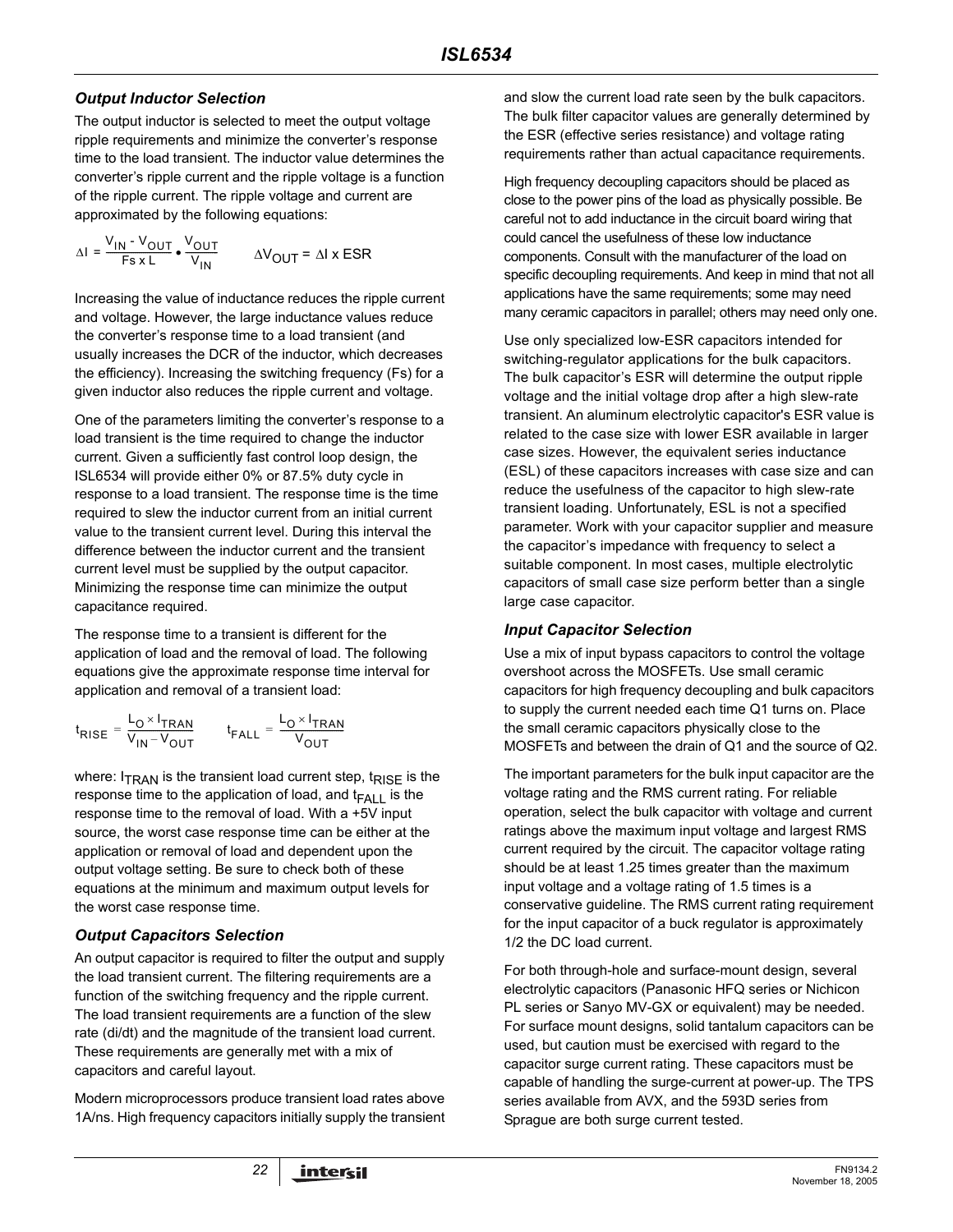### *Snubbers*

A snubber network is a series resistor and capacitor, usually from the phase node to GND (across the lower FET); it is used to dampen the ringing of the phase node, which can introduce noise into other parts of the circuit. In particular, jitter on the gate drivers can be caused by disturbances that trigger the programmable duty cycle edge of the internal ramp generator. If noise or ringing is a problem in your particular circuit, consider adding a snubber. Typical values are 2.2nF for the capacitor, and 2.2Ω for the resistor. Since the resistor may have large currents, use a 1/2W type resistor. The order of R and C doesn't usually matter, but one preference is putting the resistor to GND, such that the voltage across it can be easily measured on an oscilloscope to represent the current. See Figure 21.



**FIGURE 21. SNUBBER COMPONENT SELECTION**

### *Optional Schottky Selection*

An optional rectifier D2 (see Figure 19 or 20) is a clamp that catches the negative inductor swing during the dead time between turning off the lower MOSFET and turning on the upper MOSFET. The diode must be a Schottky type to prevent the lossy parasitic MOSFET body diode from conducting. If used, connect the cathode to the phase node, and the anode to PGND. It is acceptable to omit the diode and let the body diode of the lower MOSFET clamp the negative inductor swing, but efficiency will drop one or two percent as a result. The diode's rated reverse breakdown voltage must be greater than the maximum input voltage.

### *Margining and "Fine-Tuning"*

Margining can be added externally to a voltage regulator, in order to raise and/or lower the output voltage a nominal amount, such as ±10%. The purpose might be to run the processor at higher voltage for faster clock speeds, or to run at lower voltages, to save power, for example.

A straightforward method involves adding two extra resistors and two small FETs (and re-adjusting R2, depending upon the decoding used); see Figure 22. Both resistors (RM1, RM2) are high values (10-100k $\Omega$ ) compared to R1 and R2  $(-1k\Omega)$ . So when placed in parallel with R2, it lowers the resistance of R2; pick the values for the desired amount. Some simple logic is needed on the gates A and B to control them; pull-up or pull-down resistors might also be needed.

Only 3 of the 4 possible states are shown decoded. There are other variations of this technique, but this shows the basic principle. Since the FB are sensitive nodes, care should be taken in the layout, to keep the extra resistors (and the FETs to GND) near the pin.

A variation of this technique can be used without the margining to fine tune the output voltage, when two 1% resistors (R1, R2) can't give the exact value desired. Simply use a much higher value resistor in parallel with either R1 or R2 (or both) to finetune the value; a 100-1 ratio in resistor values will be able to change the voltage by roughly 1%; that might be good enough.



**FIGURE 22. MARGINING COMPONENT SELECTION**

### *Short-Circuit Protection*

The ISL6534 does not have the typical overcurrent protection used by many of the Core Processor IC's. Instead, it has a simple and inexpensive method of protection. But it is important for the user to understand the method used, and the limitations of that method.

There are no sense pins available on the ISL6534. This means that the many standard ways of sensing output current (sense resistors, FET  $r_{DS(ON)}$ , Inductor DCR, etc.) are not possible, without adding a lot of external components. There are also no PHASE pins available. Monitoring undervoltage (by sensing drops on the FB pins, or on the outputs) was not done.

The only method of protection for the two switching regulators is to monitor the COMP1 and COMP2 pins for overvoltage. What happens on a short-to-GND on the output? As the output voltage is dragged down, the FB pin should start to follow, since it is usually just a resistor divider from the output. The loop detects that the FB pin is lower than the Error-Amp reference, and the COMP voltage will rise to try to equalize them; that will increase the duty-cycle of the upper FET gate driver (which allows more time to pull the output voltage higher). If the short is hard enough, the COMP pin will rise higher and the duty cycle will increase further. If the short is still too hard, at some point the COMP pin output will go out of range, the duty cycle will hit the maximum, and the loop can no longer effectively try any harder. This is the point at which an overcurrent condition is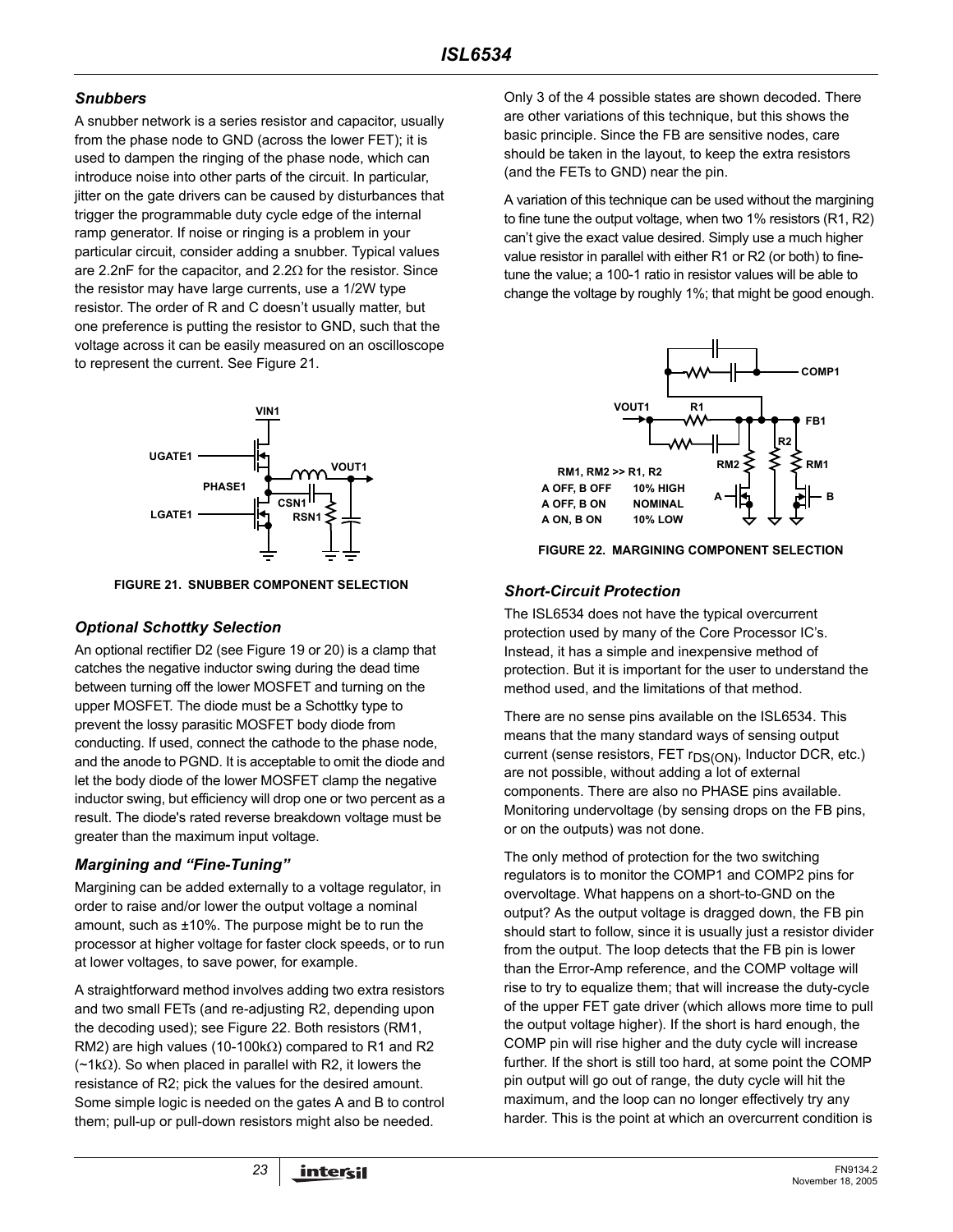detected. A comparator monitors the COMP pins, and if either one exceeds the trip point (nominal 3.3V), and stays above it for a filter time (1-2 clock pulses of the internal oscillator; 3-6µs at the nominal 300kHz; 2-4µs at 500kHz), then it will shut down both switchers, as well as the linear regulator, and require a POR on either (or both) of the VCC12 or VCC power pins. There is no "hiccup" or retry mode, where it keeps trying. The protection was not designed to work while powering up into a short circuit.

So that is the detection method; what are the implications of it? On the plus side, it's built in, and the user doesn't have to set anything to use it; no additional components are required. On the negative side, it is not easy to predict its performance, since many factors can affect how well it works. It was designed to detect a "hard" short; like a screwdriver shorting the output to GND. But defining how close to "zero ohms" the short has to be in order to work properly is not straightforward. If the resistance is too high to trip the detector, the regulator will react simply as if the load has increased, and will continue to try to regulate up until the FETs overheat. If the COMP pin doesn't immediately rise to its trip point when the short is applied, chances are it won't trip later as the FETs heat up. So most of the potential problems can occur if the initial trip is missed.

Following are a list of the many possible factors that affect the performance:

- 1. If the power supply used for the VIN of one of the regulators is shared with the VCC12 (or VCC) supply of the IC, then shorting the output could potentially momentarily drag down the supply low enough to trip the VCC12 (or VCC) falling POR, which could result in unpredictable behavior once the outputs shut off due to the POR, and then try to start up into the short after the supply recovers. This scenario can be avoided with a "stiff" power supply, or a separate one.
- 2. If the power supply for VIN has a built-in current shutdown or limit, then it might shut-down before the IC, or the limiting might help the IC shutdown, either of which is generally good. However, many supplies used in real systems don't have this built in, or would require a much higher current short than this scenario would provide.
- 3. If the circuit survives the initial short but doesn't shut down, the removal of the short can cause an inductive kick on the phase node, which can create an overvoltage condition on the boot pin, which can in the worst case damage the IC and/or the FETs.
- 4. The resistance of the short itself is probably the most critical factor affecting the overcurrent shutdown performance. If the short is not low enough resistance, then the part will NOT shutdown, and the FETs can overheat. Note that the "short" to the output also includes wiring, PCB traces, contact resistances, as well as all of the return paths.
- 5. The higher the output voltage, the more current you will get out of a fixed-resistance short, and the more likely you

will get a clean shutdown; see also #6. In addition, the higher VOUT for a given VIN will give a higher UGATE duty cycle, and the average COMP voltage is higher, so it doesn't have as far to go to trip.

- 6. In general, the faster the rise time of the output current during the short, the more current will be allowed on the initial peak, and the better chance the COMP pin will have a sharp rise as well. A low resistance short (#4) and a higher output voltage (#5) both help. However, if the current ramps too fast, then a false trip is also possible (shutting down at a current level still within the expected load range).
- 7. The load current at the time of the short can affect the results; the response of a short can be different at no load versus full load.
- 8. The compensation components are chosen to stabilize the regulation loop; however, if they unnecessarily load the COMP output, that could affect the trip point response.
- 9. The output capacitance and its ESR can affect how quickly the current ramps up during a short.
- 10. Other variables that may contribute to a lesser degree include variations in the COMP comparator and filter, the inductor L and DCR, the  $r_{DS(ON)}$  of the FET, the FB resistor dividers, the error amp reference voltage, the oscillator frequency, switching noise, VCC voltage, ambient temperature and airflow, and the layout of the PCB.
- 11. Adding external circuitry to sense a fault may be possible, but subject to the usual limitations of those circuits. For example, sensing the output or FB voltage doesn't always directly correlate with output current.

So the recommendations are as follows:

- 1. If there is a specific fault condition that needs protection, try it out first under controlled conditions, either on an EVAL board, the final circuit, or something close to it, along with the power supply that will also be used. Monitor VCC12 and VCC (to be sure they aren't tripping POR), the output and the COMP pin. A current probe monitoring the output current is also very useful.
- 2. Compare the short circuit resistance to the nominal load resistance; if they are too close, the circuit may not work well. Calculate how long the FETs can sit at the higher current. Is the short more likely from zero load or full load?
- 3. Check the rise time of the short circuit current, and what happens if when the short is released.
- 4. From the waveform of the COMP pin, see if the values can be optimized for the short condition. Within the constraints of the stability criteria, smaller caps (in general) may give a quicker response.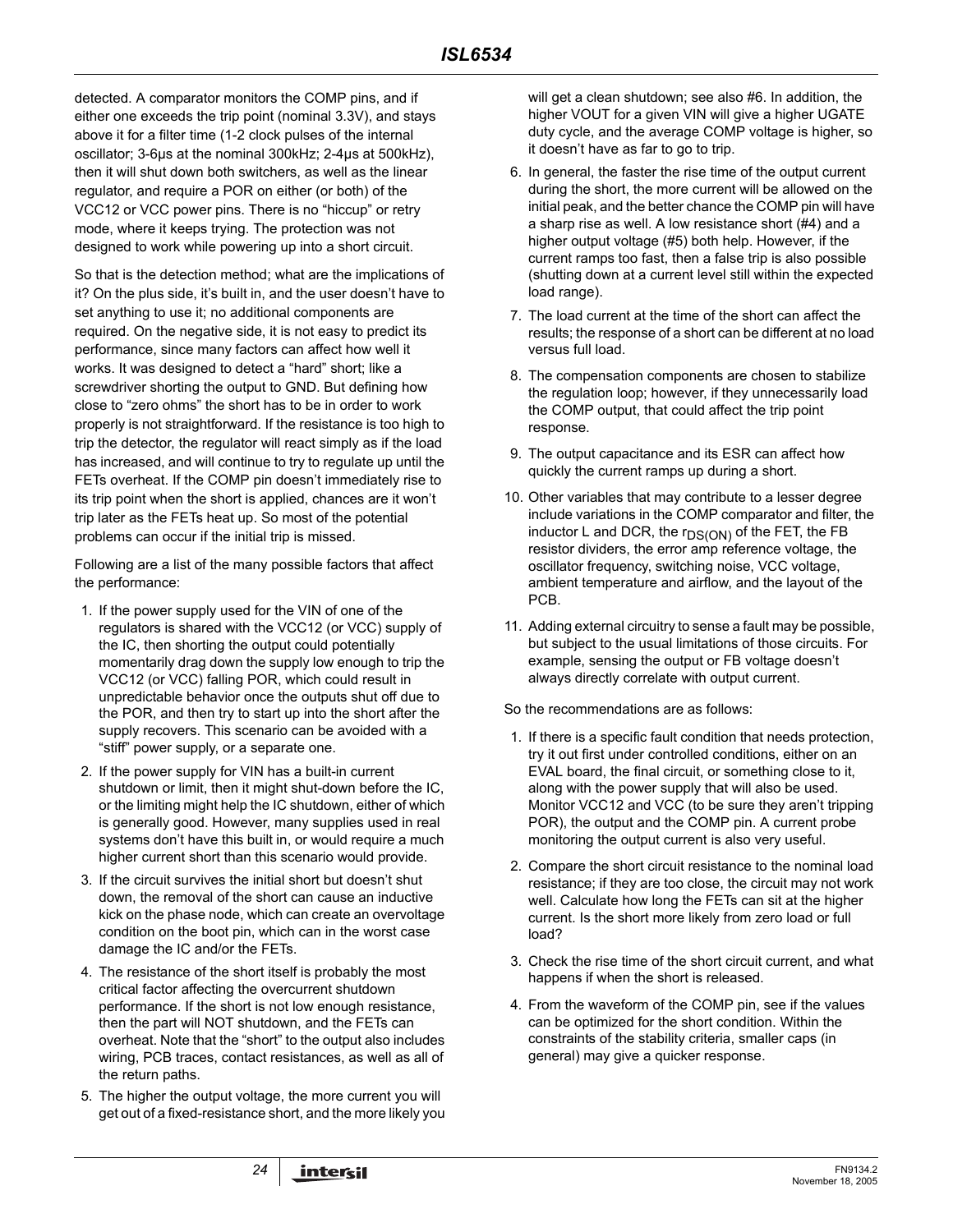# *PCB Layout Considerations*

### *General Layout Considerations*

As in any high frequency switching converter, layout is very important. Switching current from one power device to another can generate voltage transients across the impedances of the interconnecting bond wires and circuit traces. These interconnecting impedances should be minimized by using wide, short printed circuit traces. The critical components should be located as close together as possible using ground plane construction or single point grounding.





Figure 23 shows the critical power components of the converter, for either output channel. To minimize the voltage overshoot the interconnecting wires indicated by heavy lines should be part of ground or power plane in a printed circuit board. The components shown in Figure 23 should be located as close together as possible. The capacitors  $C_{1N}$ and  $C_{\text{O}}$  can each represent numerous physical capacitors. Locate the ISL6534 within 1 inch (or even less, if possible) of the MOSFETs, Q1 and Q2. The circuit traces for the MOSFETs' gate and source connections from the ISL6534 must be sized to handle up to 1.5A peak current.

Figure 24 shows the circuit traces that require additional layout consideration. Use single point and ground plane construction for the circuits shown. Note that the "quiet" analog-type signals (including VCC, SS/EN, FS/SYNC shown, as well as others, such as VREF, REFOUT, and all three of the FB resistor dividers) share a local "quiet" GND. VCC12 decoupling cap can also share the same GND; on the QFN package, a separate cap for each VCC12 and PGND pin pair can help isolate some switching noise between the channels, if placed properly (short traces to both pins, before tying the GNDs into the common GND plane). On the output side, the lower FET source and  $C_{1N}$ cap should share a short connection; same with the upper FET drain, and the  $C_{\text{IN}}$  cap. The output load and  $C_{\text{OUT}}$ 

share another local connection; these output GNDs are considered "noisy", due to the high current switching; they should be kept away from the "quiet" GNDs near the IC. Finally, all of these GNDs tie into one common GND plane.

Minimize any leakage current paths on each of the SS pins and locate the capacitors,  $C_{ss}$  close to the SS pin because the internal current source is only  $30\mu$ A. Provide local  $V_{CC12}$ decoupling between VCC12 and PGND pins, as well as the VCC and GND pins. Locate the capacitor,  $C_{\text{BOOT}}$  as close as practical to the BOOT pin and PHASE node (but since PHASE is one of the noisiest signals, otherwise keep it away from the IC area). The PGND pins are used only for the gate drivers and other output circuitry (including the VCC12 decoupling capacitor); the GND pins are used by the VCC pin, and the control circuitry. They should be joined at a common point; the metal pad under the IC is a good location.



**FIGURE 24. PRINTED CIRCUIT BOARD SMALL SIGNAL LAYOUT GUIDELINES**

### *Layout Considerations for the ISL6534*

The metal plate on the bottom of either the TSSOP or QFN (MLFP) package must be soldered down to the PC board, and sufficient plane area given for heat transfer. It is recommended that the plane be connected to GND (pin 15 in TSSOP) and PGND (pin 18 in TSSOP), but if it is left floating, it should NOT be tied to any other potential. Thermal vias (at least 4) are recommended to connect to a plane on the opposite side of the PCB (which can also be used as a quiet GND for many of the IC components), and to the internal GND plane, for additional heat transfer. See Tech Brief TB379 for more details.

Decoupling capacitors should be very close to the VCC12 (to PGND) and VCC5 (to GND) pins, with vias (if needed) to the quiet GND plane. PGND and GND should be joined at the metal plate.

The traces from the gate drivers to the FETs (UG1, UG2, LG1, LG2, DRIVE3) should be short (for low resistance) and wide (to handle large currents); the pin spacing will limit the widths right near the package. But the closer the FETs are to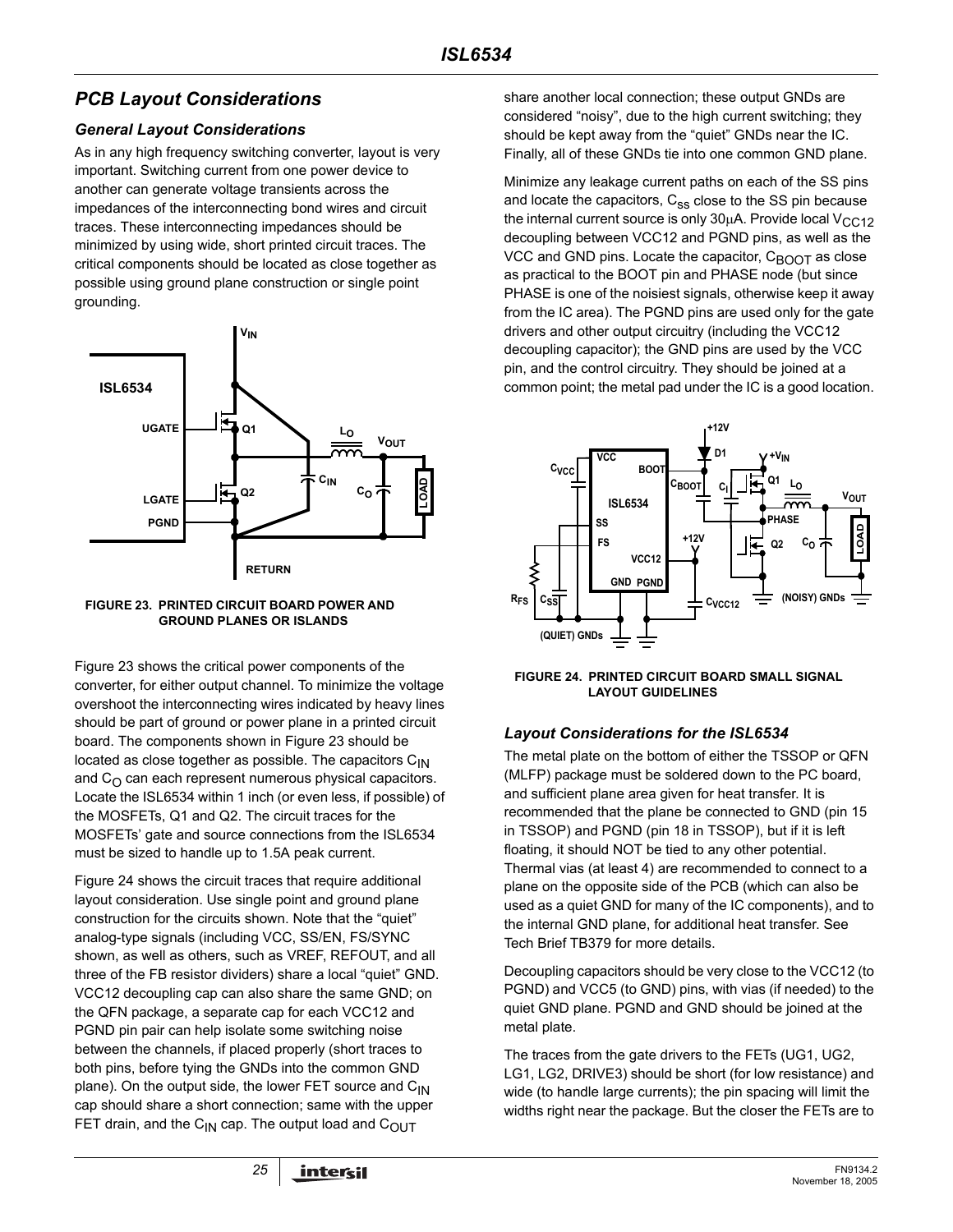the IC, the more they will heat each other, so keep that thermal consideration in mind.

BOOT1/2 capacitors should be near their pins; the bottom to phase and diode can be a little further away. If a separate small capacitor is used for the bootstrap supply (if different than either VIN or VCC12), it should be located next to the bootstrap diode anode.

Other traces to keep short include:

- FB1/2/3: the resistor dividers should be near the IC; via (if needed) to quiet GND plane; the signal from the VOUT can travel, since it is low impedance. The VOUT should be taken as close as possible to the load for best regulation, and the trace to the feedback resistor divider should be isolated from any load current.
- Resistor dividers used for references (from VREF or VOUT or to REFIN) should be near the REFIN input; the bottom resistor tied to quiet GND.
- COMP1/2: **ALL** of the compensation components should be close to these pins (as well as FB1/2 pins), with vias (if needed) to the quiet GND plane. The FB divider should **NOT** be near the output, with FB routed back to the IC; the FB trace can act as an antenna and pick up noise that will adversely affect performance. Route the VOUT signal instead, and connect it to the components near the IC.
- SS/EN capacitors should be near pin, with vias (if needed) to quiet GND plane.
- FS SYNC resistor (if needed) should be near pin, with a via (if needed) to quiet GND. Do not leave the pin open; connect to GND (through a zero ohm resistor or a short trace) for default 300 kHz operation. The GND connection (for either the resistor or default) should be kept away from the Power GND of the output FETs; this is especially important because the FS\_SYNC pin location is near the channel 2 switcher. Noise picked up can cause jitter in both switcher outputs.
- Output capacitors should be close to the loads, where the filtering will help most; small ceramic capacitors  $(\sim 1 \mu F)$  in parallel help for high frequency transients. Input capacitors should be near the VIN pins of the FETs; the input capacitor GNDs should be close to the lower FET GND as well.
- The VIN plane should be large to heatsink the upper FET effectively, since the drain pin is usually the thermal node. By the same reasoning then, the phase node plane should also be large, since the lower FET drain is connected there. However, the phase node plane couples high frequency switching noise to other levels nearby, so it should be minimized for that reason. And don't route any

sensitive or high impedance signals over the phase planes.

• GND: All of the "quiet" analog functions (mostly the top, left and bottom of Figure 2 or 3) should share a common IC GND, tied to the metal pad, and the GND and PGND pins. These include components associated with the following pins: VCC, VCC12, FB1, FB2, FB3, REFIN, REFOUT, VREF, FS\_SYNC, SS1/EN1, SS2/EN2, SS3/EN3, GND, PGND. The metal pad under the IC can be extended as a local top (or bottom) layer GND plane; if thermal vias are used to a plane on the opposite layer, that too can be used as a local GND plane. Vias to the GND plane only are still acceptable, as long as they are local to the IC area. Each output section should have its own local power GND area, away from the IC GND. Finally, all of the GND's can be connected together.

Several placement approaches are possible:

- IC and output FETs, caps, and inductors on top level (tallest heights); most of the miscellaneous resistors and capacitors (all small heights) on the bottom level; this allows most of the analog components to be grouped near the pins, with vias to the pins. The IC can also be placed on the bottom.
- All components on top level, with output components facing pins 13-24 side of IC, and input components facing pins 1-12. This has less flexibility for close placement of the analog components, but it is still easy to accomplish, as long as there aren't too many other board size or shape constraints.
- In either case, it is recommended that the IC and its associated components have a local GND, separated from the output stage GNDs, but connected through the GND plane.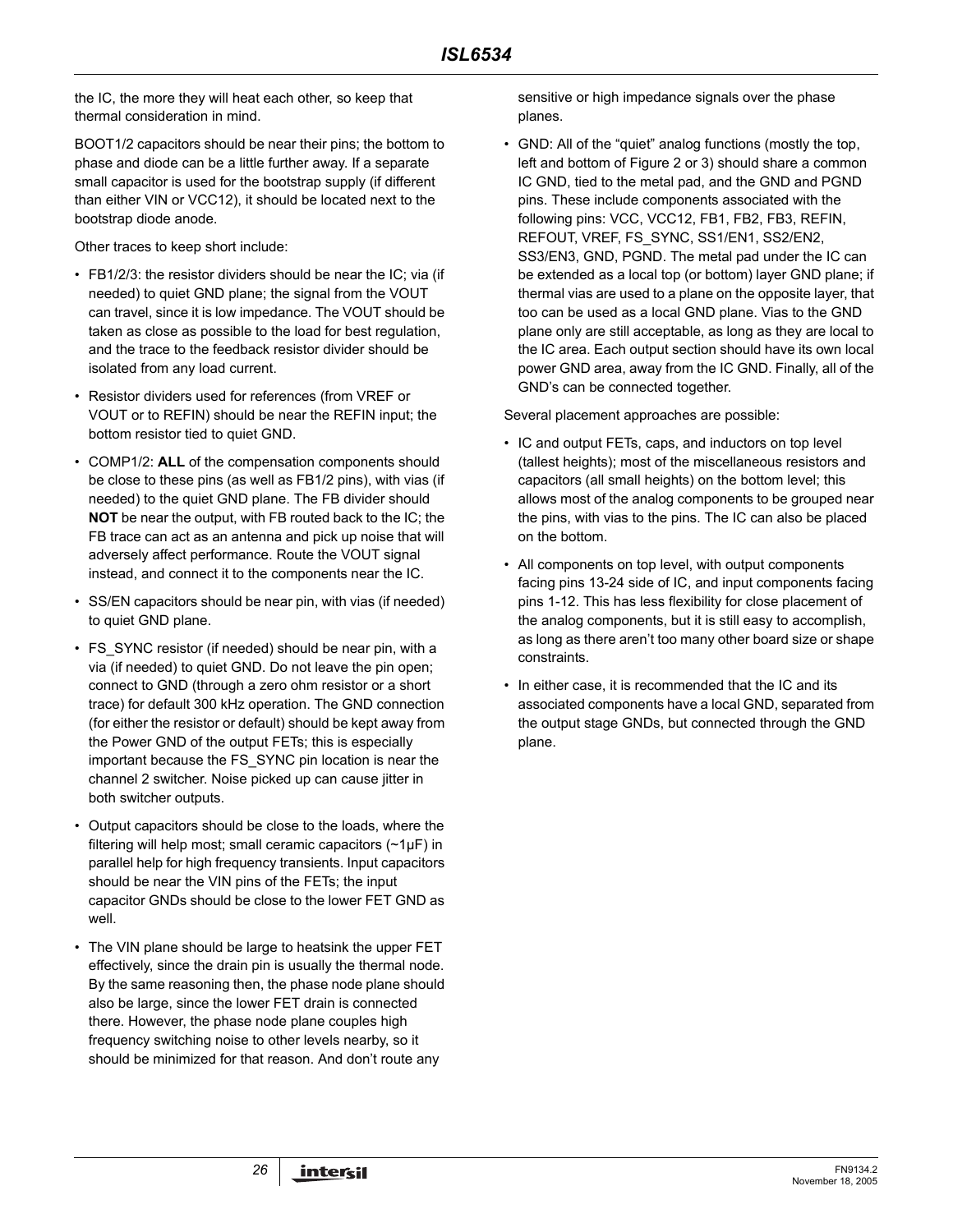## *Quad Flat No-Lead Plastic Package (QFN) Micro Lead Frame Plastic Package (MLFP)*





#### **L32.5x5**

#### **32 LEAD QUAD FLAT NO-LEAD PLASTIC PACKAGE (COMPLIANT TO JEDEC MO-220VHHD-2 ISSUE C**

|                |                          | <b>MILLIMETERS</b>       |                          |                          |  |  |
|----------------|--------------------------|--------------------------|--------------------------|--------------------------|--|--|
| <b>SYMBOL</b>  | <b>MIN</b>               | <b>NOMINAL</b>           | <b>MAX</b>               | <b>NOTES</b>             |  |  |
| A              | 0.80                     | 0.90                     | 1.00                     |                          |  |  |
| A <sub>1</sub> | $\overline{\phantom{0}}$ | $\overline{\phantom{0}}$ | 0.05                     | $\overline{\phantom{0}}$ |  |  |
| A <sub>2</sub> | $\overline{\phantom{0}}$ |                          | 1.00                     | 9                        |  |  |
| A <sub>3</sub> |                          | 0.20 REF                 |                          | 9                        |  |  |
| b              | 0.18                     | 0.23                     | 0.30                     | 5,8                      |  |  |
| D              |                          | 5.00 BSC                 |                          | $\overline{\phantom{a}}$ |  |  |
| D <sub>1</sub> |                          | 4.75 BSC                 |                          | 9                        |  |  |
| D <sub>2</sub> | 2.95                     | 3.10                     | 3.25                     | 7,8                      |  |  |
| E              |                          | 5.00 BSC                 |                          |                          |  |  |
| E <sub>1</sub> |                          | 4.75 BSC                 |                          | 9                        |  |  |
| E2             | 2.95                     | 3.10<br>3.25             |                          |                          |  |  |
| e              |                          | 0.50 BSC                 |                          |                          |  |  |
| k              | 0.25                     | $\overline{a}$           | $\overline{\phantom{a}}$ | $\overline{\phantom{0}}$ |  |  |
| L              | 0.30                     | 0.40                     | 0.50                     | 8                        |  |  |
| L1             | $\overline{a}$           | $\overline{a}$           | 0.15                     | 10                       |  |  |
| N              |                          | 32                       |                          |                          |  |  |
| Nd             |                          | 8                        |                          |                          |  |  |
| <b>Ne</b>      | 8                        | 8                        |                          | 3                        |  |  |
| P              | -                        | $\overline{\phantom{0}}$ | 0.60                     | 9                        |  |  |
| θ              |                          |                          | 12                       | 9                        |  |  |

#### NOTES:

- 1. Dimensioning and tolerancing conform to ASME Y14.5-1994.
- 2. N is the number of terminals.
- 3. Nd and Ne refer to the number of terminals on each D and E.
- 4. All dimensions are in millimeters. Angles are in degrees.
- 5. Dimension b applies to the metallized terminal and is measured between 0.15mm and 0.30mm from the terminal tip.
- 6. The configuration of the pin #1 identifier is optional, but must be located within the zone indicated. The pin #1 identifier may be either a mold or mark feature.
- 7. Dimensions D2 and E2 are for the exposed pads which provide improved electrical and thermal performance.
- 8. Nominal dimensions are provided to assist with PCB Land Pattern Design efforts, see Intersil Technical Brief TB389.
- 9. Features and dimensions A2, A3, D1, E1, P & θ are present when Anvil singulation method is used and not present for saw singulation.
- 10. Depending on the method of lead termination at the edge of the package, a maximum 0.15mm pull back (L1) maybe present. L minus L1 to be equal to or greater than 0.3mm.